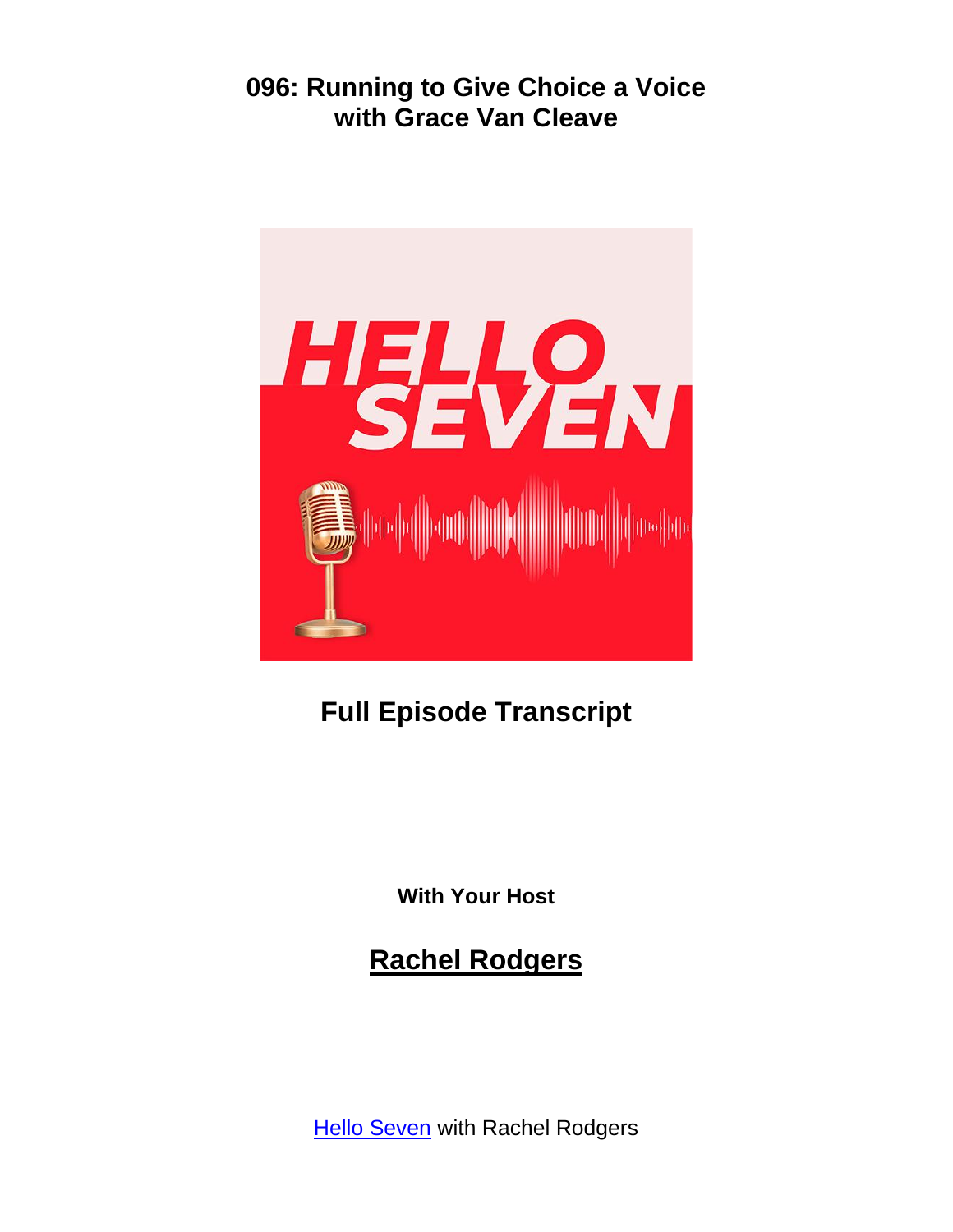There are people out there who are brilliant, who are geniuses with social media, with writing emails, with all of the different aspects. Let them do that so you can do what only you can do. Which is getting out there talking to voters, connecting with people, creating your platform, all of those things that help you to prepare to be this candidate and to succeed as a candidate. And that's exactly what we need to be doing as entrepreneurs as well, I love it so much.

You want to make more money? You are in the right place. Welcome to the *Hello Seven Podcast,* that's seven as in seven figures. I'm your host, Rachel Rodgers. On this show, it's all about you and your money. We talk about how to maximize your earning potential, how to make better financial decisions, and how to find your million-dollar idea, that genius business idea that's going to make you a whole lot more money. I'm here to show you how to expand your income and expand your confidence, power, and joy.

If you are a woman, a person of color, a queer person, if you're a person living with a disability, or you don't fit the stereotypical image of what a millionaire is "supposed" to look like, this show is for you. No matter who you are or what you do for a living, you could be earning a lot more than you currently do. Your journey to wealth starts right here.

Hello, hello and welcome everyone to the *Hello Seven* podcast. I am so delighted today to be introducing you to one of our longtime clients, Grace Van Cleave, yay! So Grace Van Cleave is a small business owner, a community advocate, and a candidate for Iowa Senate District 17. She was raised in a deep red district of Tennessee to a family of loyal Democrats, where her grandfather served in the state legislature.

After graduating with a degree in political science from Kenyon College, Grace dedicated her early professional life to helping elect Democrats in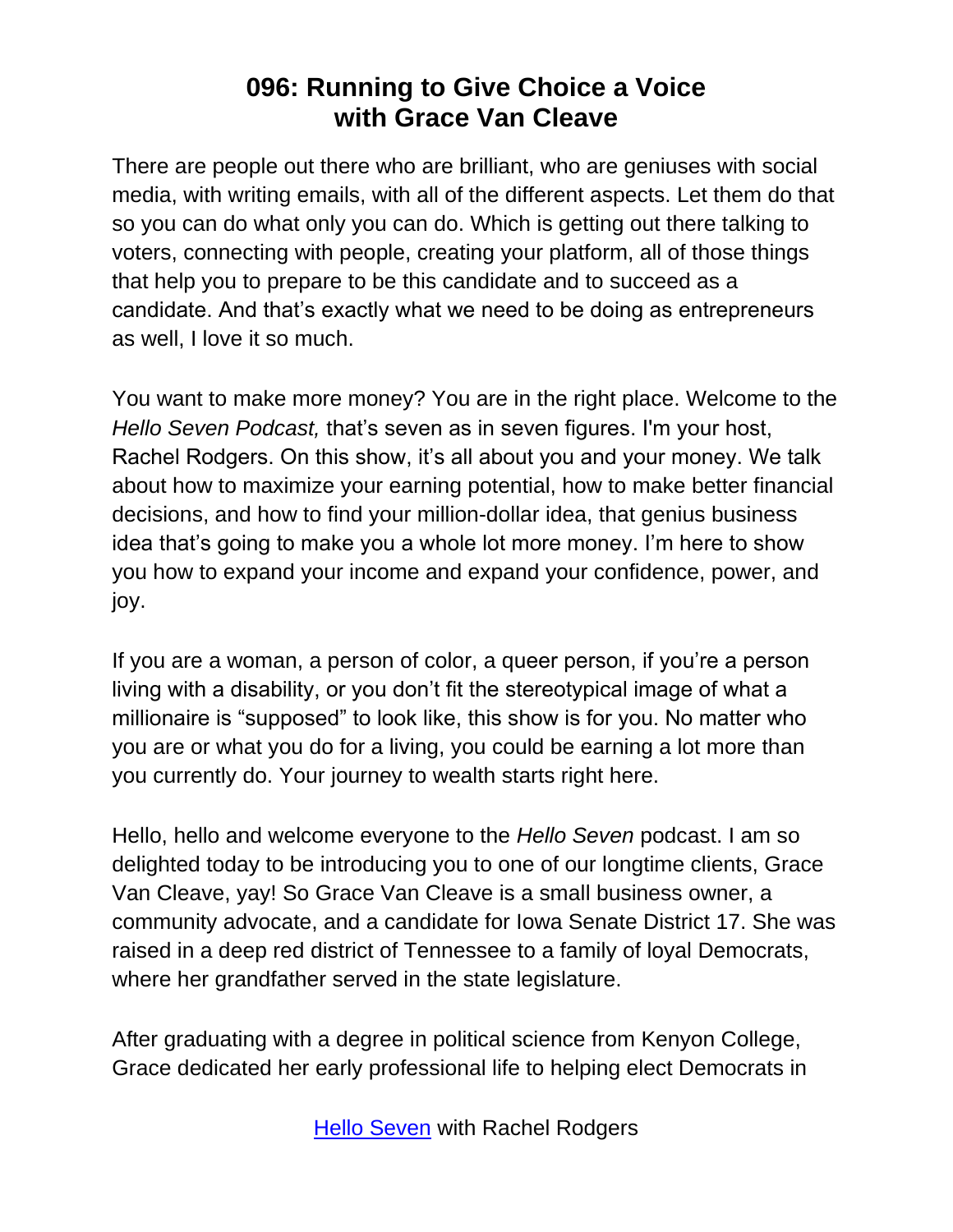Iowa and across the country. She has worked for organizations such as Emily's List, yay, America Votes, the Democratic Governors Association, and served as a finance staffer for USDA Secretary and former Iowa Governor Tom Vilsack.

After her political career, Grace at the time, became the youngest executive leader at Stella and Dot and founded her own personal styling company, Amazing Grace Styling, you will see from her fabulous styling always. She specializes in styling women entrepreneurs. She resides in Des Moines with her partner John and their two redheaded rescue dachshunds, Maggie and Molly. Yay, Grace. Welcome to the podcast.

Grace: Oh, I'm so happy to be here. Thank you, Rachel.

Rachel: I'm so excited. So I am so excited that you are running for office. Tell us why did you decide to run? What made you say, because I've thought about it myself at different times and I'm like, I don't got time for this, right? Or we have every excuse in the world right not to run. So what was your story? What led you to running for office?

Grace: Yes, you know, I was somebody, I grew up in a very political household. And when I was in like fifth, sixth, eighth grade I said I wanted to run for office. But as what happens to women, we start losing our confidence.

Rachel: Yes.

Grace: And for me at least it was like, oh, I could never do that. I'll just be a behind the scenes staffer for other people, who were almost all white men. And then I ended up just settling here in Des Moines unexpectedly and I went into business for myself. But it wasn't until I saw Kamala Harris and Kirsten Gillibrand, who would be here campaigning for the caucuses. And I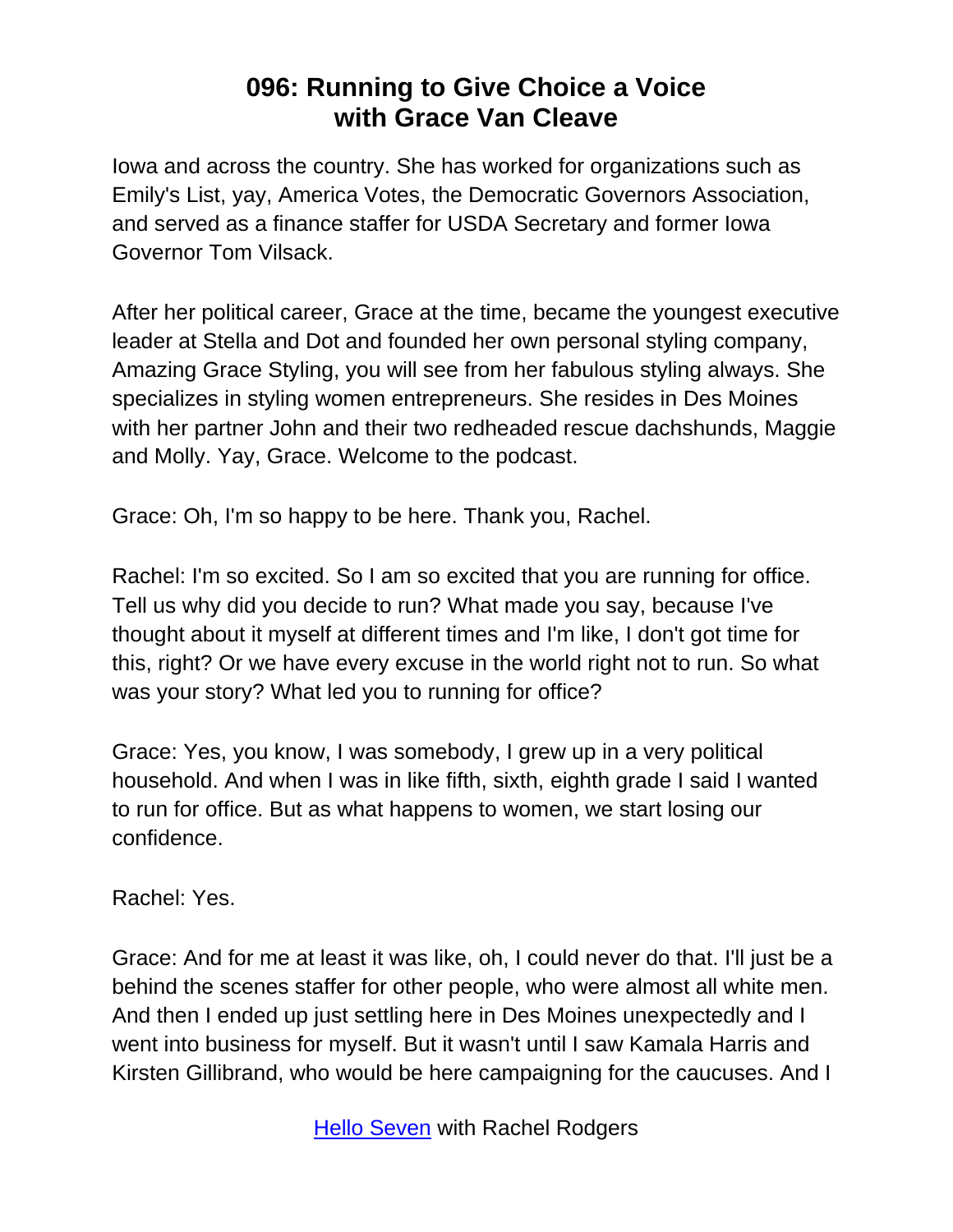realized, like I relate to these women. I see the way they are talking, that sounds like me talking about starting my business.

But I also thought I'll never get the chance to run. I mean, here in Iowa, people die in their seats, see Chuck Grassley as an example. And I was like, I'm never going to get the chance. And then it happened. I, during Covid, was screaming at the TV a lot, not just Donald Trump, but our Governor Kim Reynolds.

And also something I'm very passionate about is reproductive justice. And seeing that choice, I shouldn't say choice, that abortion access is in danger of being limited. So when we had redistricting I found out that I lived in a brand new safely Democratic seat, and it was open with no incumbent.

Rachel: Wow.

Grace: Yeah, and when I found out about it my first reaction was, well, why don't I run? And my partner said, I was hoping you would say that.

#### Rachel: Wow!

Grace: Yes, and the reason I was able, it just came out of my mouth was years, I've been working with Hello Seven, honestly, since 2019. It was years of learning to take risks, of learning it's okay to invest a lot of money and you don't know if it's coming back. It's okay to put yourself out there, it is safe to be seen.

And I don't think if I had started with Hello Seven in 2019 no way would I have said I would do it. I would have come up with all these excuses. I would have been scared to say my truth and what I believe because wouldn't I scare away clients or customers? It really is, like I wasn't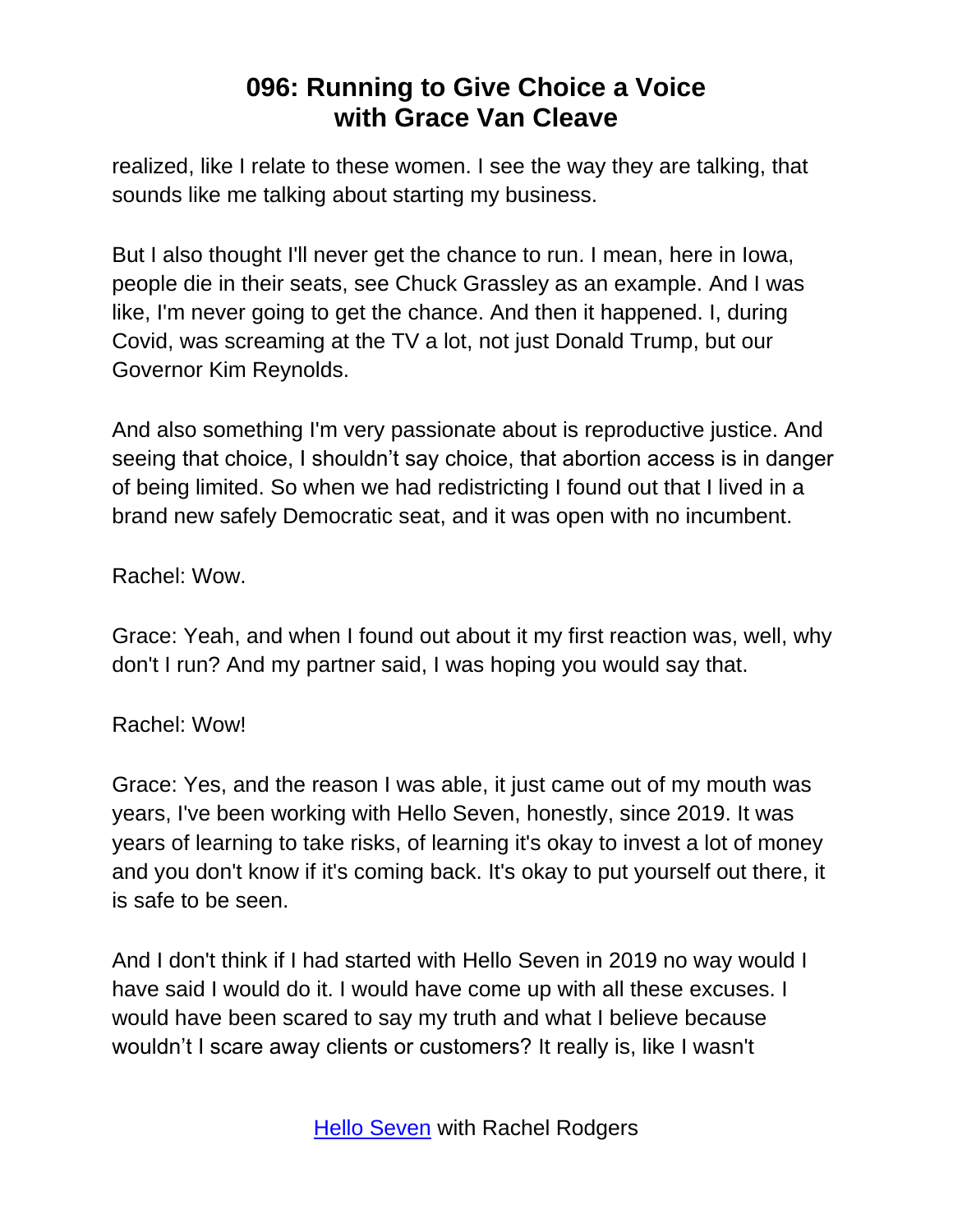expecting to get that when I first signed up for Glow Up in 2019 and then did Million Dollar Badass, and now I'm in The Club.

That was not my goal, but it is being around such badass women that makes me go, yeah, I'm going to go do something completely badass. And I'm going to go and I'm going to be successful.

Rachel: Wow, that is absolutely amazing and so inspiring. I love hearing that, that it inspired that, because that is the full circle mission of Hello Seven, of my book We Should All Be Millionaires. It's all about like we need to have financial power so that we can have political power, they go hand in hand. And I want women to feel empowered.

So I just love that. I mean, overcoming the excuses to not run for office, there are many that I can think of off the top of my head right now, right? There are so many, and there's so many of us who I'm sure think about it, or think I could do better, or scream at the TV. But we never get to, okay, I'm going to be the solution. I have a solution and I'm going to run and I'm going to put myself out there.

That is so badass. So I just want to applaud you for doing that. I know you are inspiring so many people by running. So yay, I'm so excited for you.

Grace: Well thank you. If I can say, you know, I've been asked, by women especially, will be like did somebody ask you to do this? I'm like, no, no one asked me. I decided to go for it. But you're absolutely right, that it goes hand in hand with financial freedom and making an impact financially in what we want for structural change in our society. And as women, it's time to come to the table. It's just time to show up.

Rachel: Yes, I love it. So tell us what has your experience been like running as a progressive woman for office?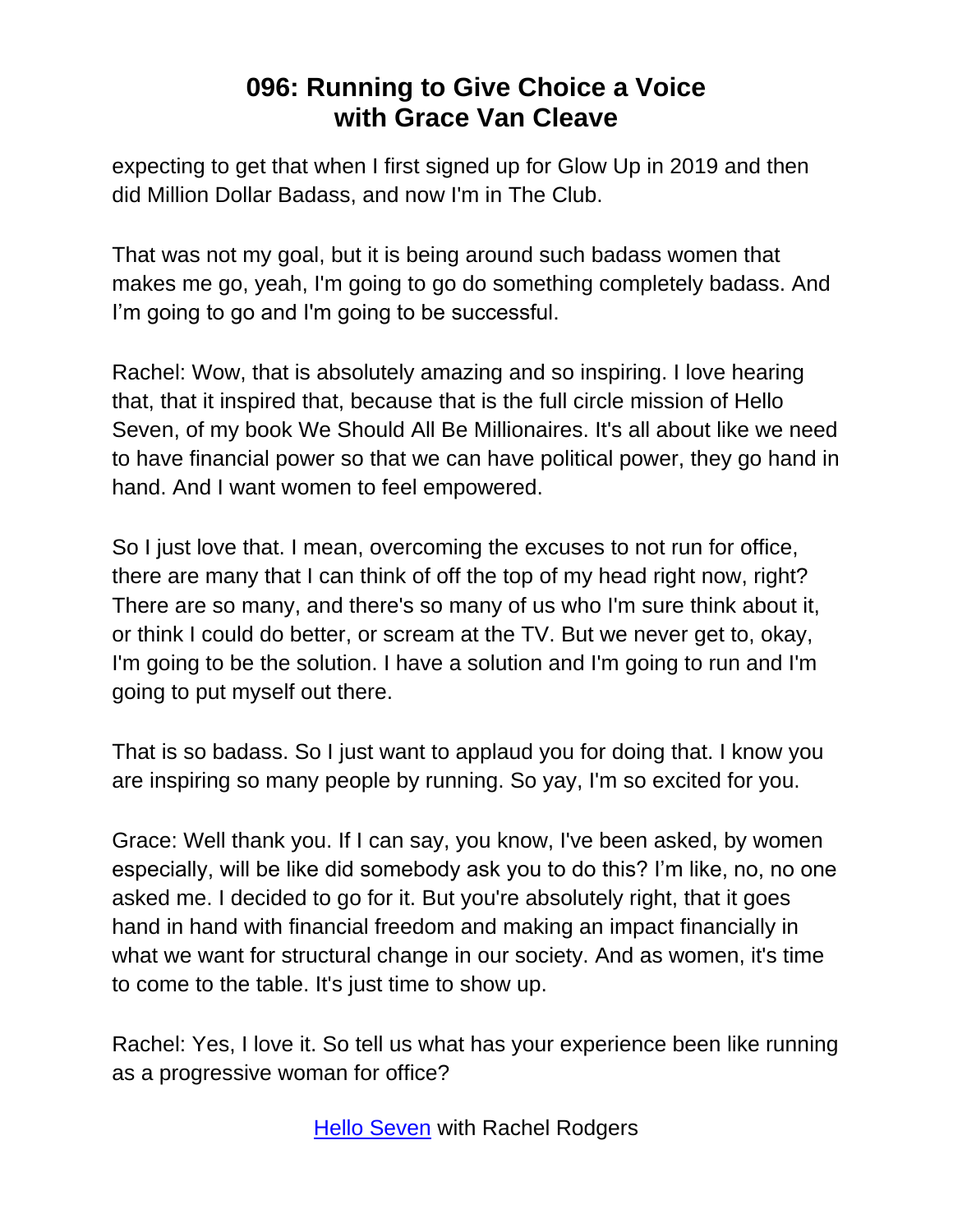Grace: Oh, well, let's see.

Rachel: We can only imagine, so tell us.

Grace: Oh, yeah, I want to know. I'm like, yes, of course I think, let's just say Tracey Liv is my mindset coach and I say a lot of times it is safe to be seen. Because not only my being, here I am, I'm a progressive woman, I'm also running staunchly on a reproductive, social and economic justice platform. And I'll tell you right now, the patriarchy is not happy about that. But it doesn't matter.

What I did, is that I knew, number one, if I wanted to do this I had to raise money. And we can talk all about the campaign finance reform, and I'm 100% in favor of that. But the way the game is now, I can have the best message in the world, but if I don't have the money to get it out there, I lose.

Rachel: Right.

Grace: So my first thing was I made a decision, because I've learned in We Should All Be Millionaires, you make quick decisions. They're thought through, but you got to decide. And so, I mean, I got in early, November 15th I filed and I immediately started raising money. My goal was to raise \$50,000 by the end of the year. And in Iowa that's what some people, it takes them two years to raise.

Rachel: Wow.

Grace: And so I went and I just called, if I've met you on planet Earth, you have heard from me asking for money.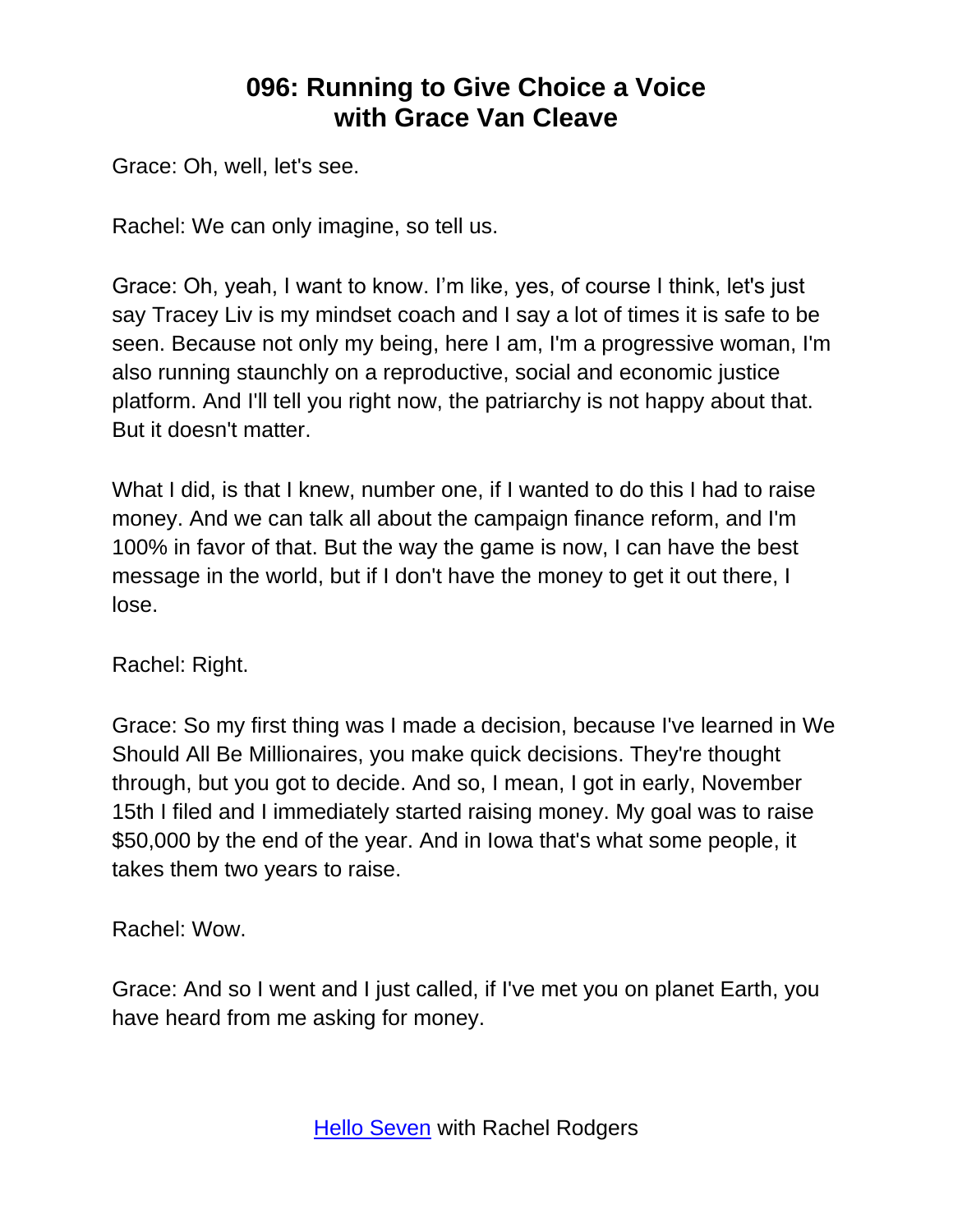Rachel: Hey listen, this is the same kind of energy that I want entrepreneurs to have. I am calling you and I'm shaking you down, hire me. I'm asking for money because look, we have to scream from the rooftops. Otherwise people don't notice, they're busy, and you got to ask for what you need.

Grace: You have to ask for what you need and what I've learned from you is you got to ask for high amounts. Like I don't have time to make a million calls. I appreciate every dollar that comes in, but yeah, it might be more comfortable to ask for \$100, but it's going to save me a lot more time if I ask for 500 or 1000.

Rachel: Yes.

Grace: And so that is my biggest, I mean I was asking for whatever made me feel uncomfortable, is what I was asking for.

Rachel: Yes, I love it.

Grace: And guess what? I raised almost 55,000 in 49 days with two major holidays.

Rachel: Amazing, Grace. I love that. So good.

Grace: And people were kind of like, well, you've probably run out of people to call and I'm like, money is abundant, there's always people to call.

Rachel: And I will keep calling them.

Grace: That's right. So guess what? So now I've got this little nest egg whereas nobody else has gotten in the race yet, and if they do they're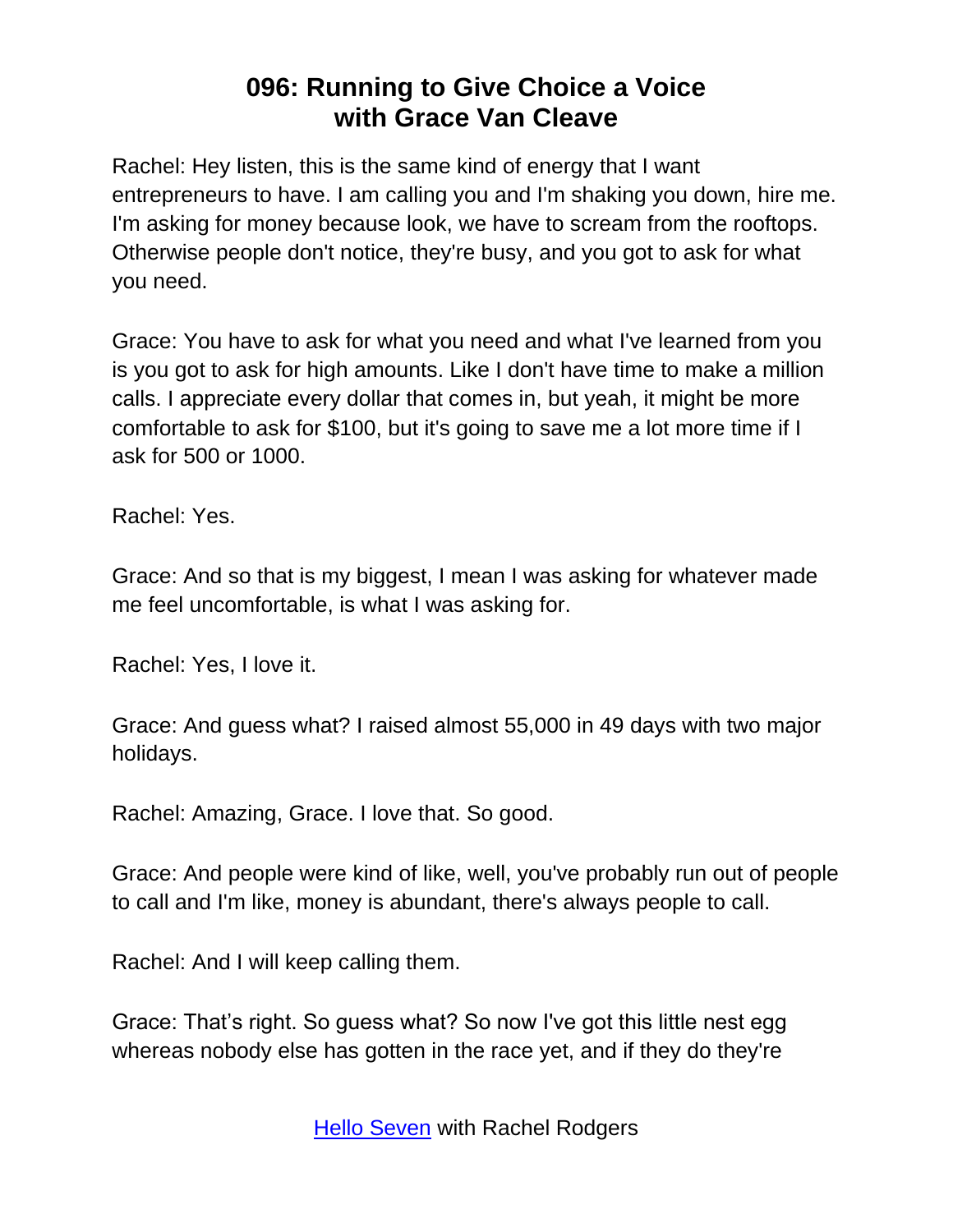starting behind me. So now I get to go hire the people who know how to do this well.

Rachel: Yes.

Grace: I hired a team that when I told people, they're like—

Rachel: First of all, wait a minute, this is like a masterclass in entrepreneurship. First of all, I hollered from the rooftops and asked for help. And then I went and hired the people who know what they're doing so that I can figure it out and not be doing this by just, you know, flailing, but have someone guiding me. I mean, this is brilliant. I'm so proud.

Grace: Oh yeah. Well, so most people, honestly, this is the other thing that people get stuck on is they think, well, it's only the state Senate. This is a small race, I can't ask for a lot of money and I can't hire people. I have to do this all myself and with like asking people to donate time and money to like do my graphic design.

And I was like, heck no. I want to win, I'm hiring professionals to do all of this. I am not asking people to do emotional labor, or I'm not going to people and saying, "Can you do my graphic design for free?" No, I'm going to go pay the queer woman to do it. And I paid her a lot of money because I wanted it done right. I did not ask for a discount because I'm a candidate.

Rachel: Yes, I love it. So good.

Grace: And it's because I had the money to do that. I hired a campaign manager and she's paid a very, she's paid very well because that's what you do. And she's a single mom. I didn't sit there and go, "Oh, I'm sorry, I can't hire you because you have children and you're not going to be able to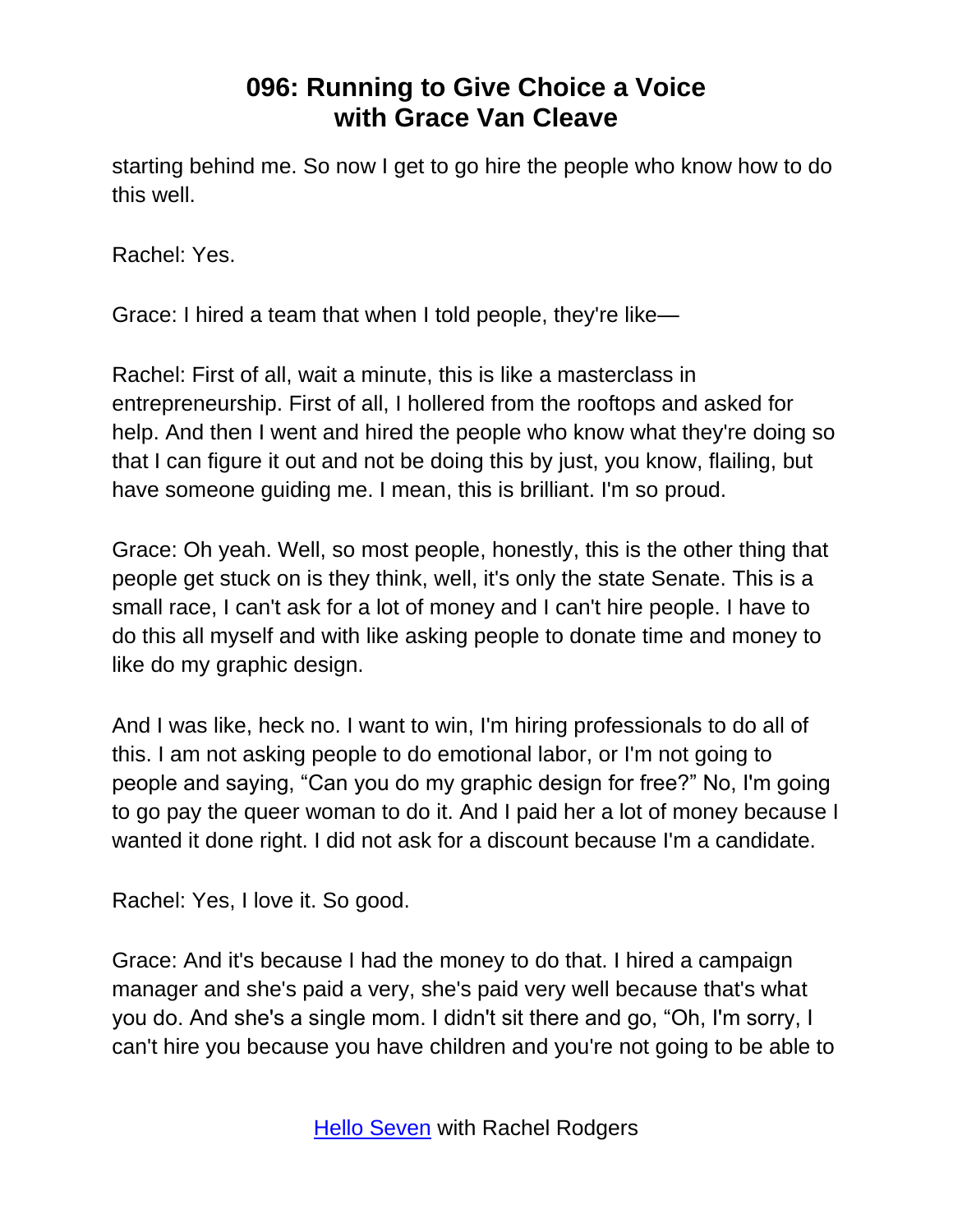work all day and night for me." It was literally, I was going if I'm advocating for this kind of world in my campaign, I have follow it.

Rachel: Yes.

Grace: I mean, I have my mail vendors, and these are people who've worked on presidential campaigns. And guess what? I can afford them. I can afford it so I'm going to do it. And it was always like, well, we'll just have the money, you know, like our team, I very much said, I was like we are never getting in a mindset that there's no money. Never.

Rachel: Yes.

Grace: There's always money coming in. And we just had our, I just had my finance report, I out raised my opponent almost two to one total. And some people might say, "Oh, you spent a lot of money, though." Because this is this other weird thing that politics does, and I think there are entrepreneurs who do this too, is we have to file and you have to see, like here's all the people who gave me money and here's how I spent it.

Rachel: Yes.

Grace: And before there's this thing where there will be like it's a burn rate. You know, like, oh, but she spent all of her money. She doesn't have any money left. And it's like, yeah, I spent it to win.

Rachel: Hello. I don't get it.

Grace: So why are people holding onto their last dollar?

Rachel: Exactly. If people donated money so that you could win, right, and that you could get this seat, why would you sit on it? Why wouldn't you use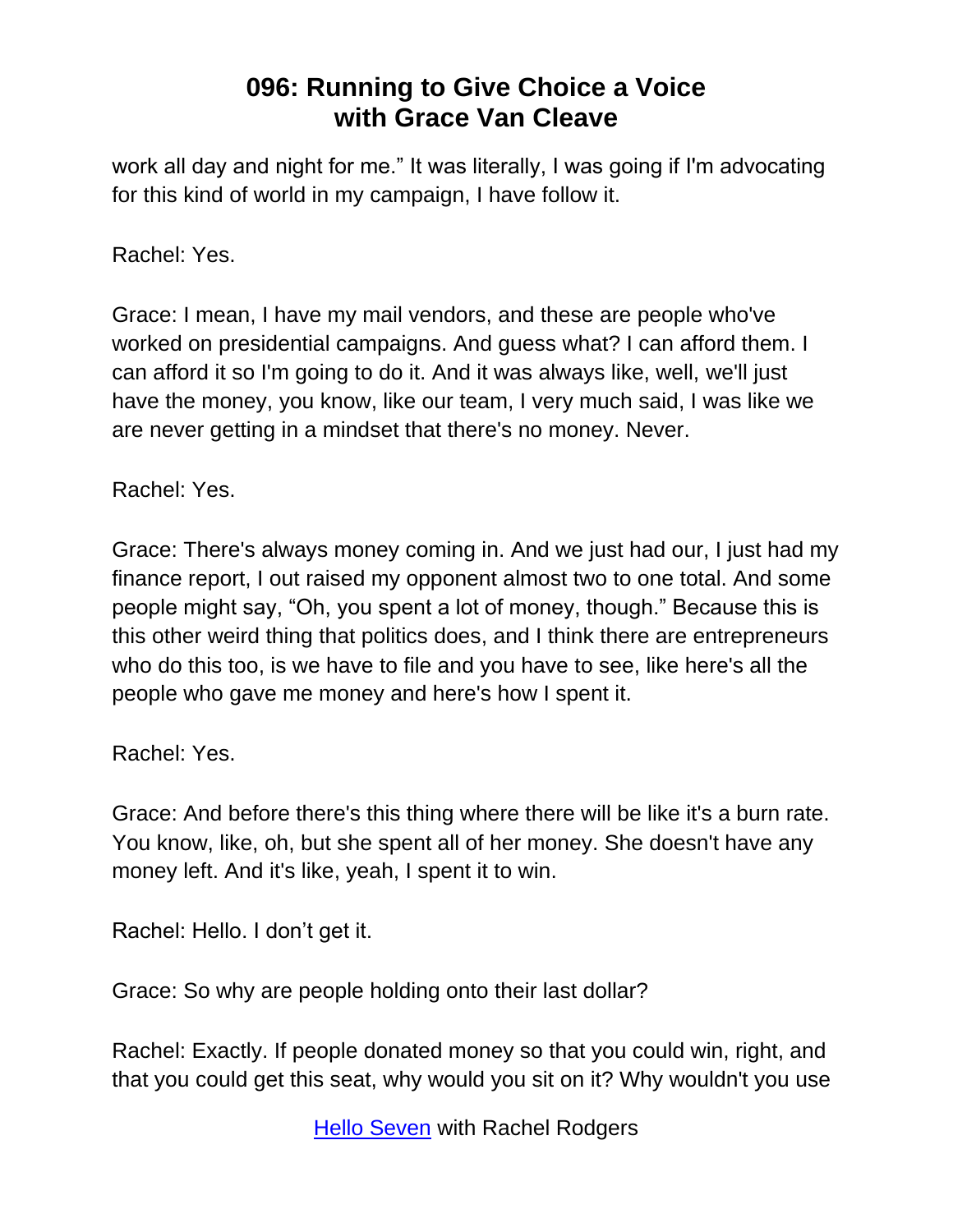that money to help you win? Like that's why people are funding this campaign.

Grace: That's right. I'm like, I've raised over \$100,000. And if those people found out that I was like, "Oh, I didn't win because I wanted to show I had a lot of money that I didn't use." No, I've spent a lot and I raised a lot and it's because I wasn't spending my time doing stupid things. I wasn't writing my own emails. I wasn't doing my own social media. I wasn't doing my own finance reports. No, hire people who can do that and hire the best people.

Rachel: Yes.

Grace: And not only that, because I had money I didn't have to listen to anybody's, pardon my language, bullshit. When the party wanted me to sign a thing that said, yes, I'll give you all of my donor's information and yes, I'll ask you for permission if I ever want to rent a list, or somebody wants to rent mine. I'm like, nope, I'm not doing that because I'm going to protect my data, because that's what I've learned in Hello Seven. And two, you're not giving me any money, I can raise my own. I don't care.

Rachel: Right. So good. I mean, that's what it is, right? Money is empowering. So now you don't have to kowtow to what the party is saying or what somebody is saying you should be doing. You get to do it your own way, which I absolutely love. It's so empowering.

And you're so right, there are people out there who are brilliant, who are geniuses with social media, with writing emails, with all of the different aspects. Let them do that so you can do what only you can do. Which is getting out there talking to voters, connecting with people, creating your platform, all of those things that help you to prepare to be this candidate and to succeed as a candidate. And that's exactly what we need to be doing as entrepreneurs as well. I love it so much.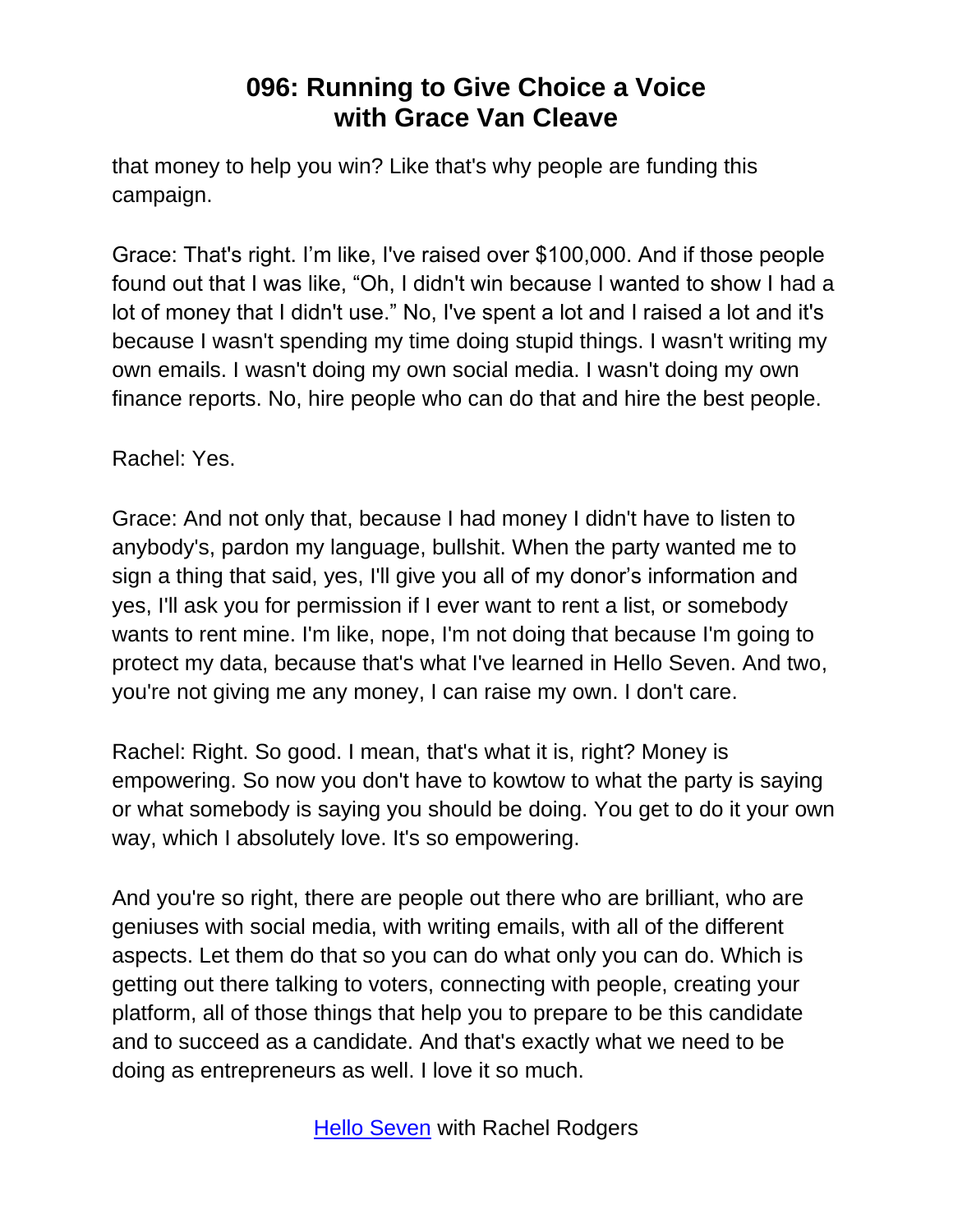Do you feel, I already know the answer to this but I'm going to give you an opportunity to answer it anyway. Do you feel women candidates are held to a different standard when it comes to running for office?

Grace: Y-E-S, yes. Look, I'll be honest because our society, as we all know, is a patriarchy, we can also say a racist patriarchy. But it is so, you know, and I've been there where I've been like, "I like her, I want women in office but I don't want that woman." It is so subconsciously ingrained, the misogyny. And I get it from other women.

I think that there are things, like I raised all this money, if I had been a man they would have cleared the field. They wouldn't be talking about how amazing I am. As a woman, it's well, Emily's List gave her all that money. Emily's List has not given me a dime. There's no way I could have worked hard and done it, somebody else did it.

Rachel: Yes, there's an assumption. Right, there's an assumption somebody's back there pulling the strings, doing you a favor, there's something unethical going on. There's always an assumption of something negative, it's never that you get the credit, right? Meanwhile, sometimes when men are running, that's exactly what's going on but they are given all the credit in the world and a throne to sit upon, right?

Grace: That's exactly right. And I sit there and I have to go, you know, if I go to any interview, any policy forum, anything, I have to be four times as prepared as I think a man would have to be because I'm held to such a different standard. And I realize for women of color it's even worse. That I have to sit there and I have to know all these little policies because if not, it's like so she doesn't know anything.

And I also realize that it's like I can't be as forceful as I want to be, although I certainly have gotten lately because it's becomes off putting. Think about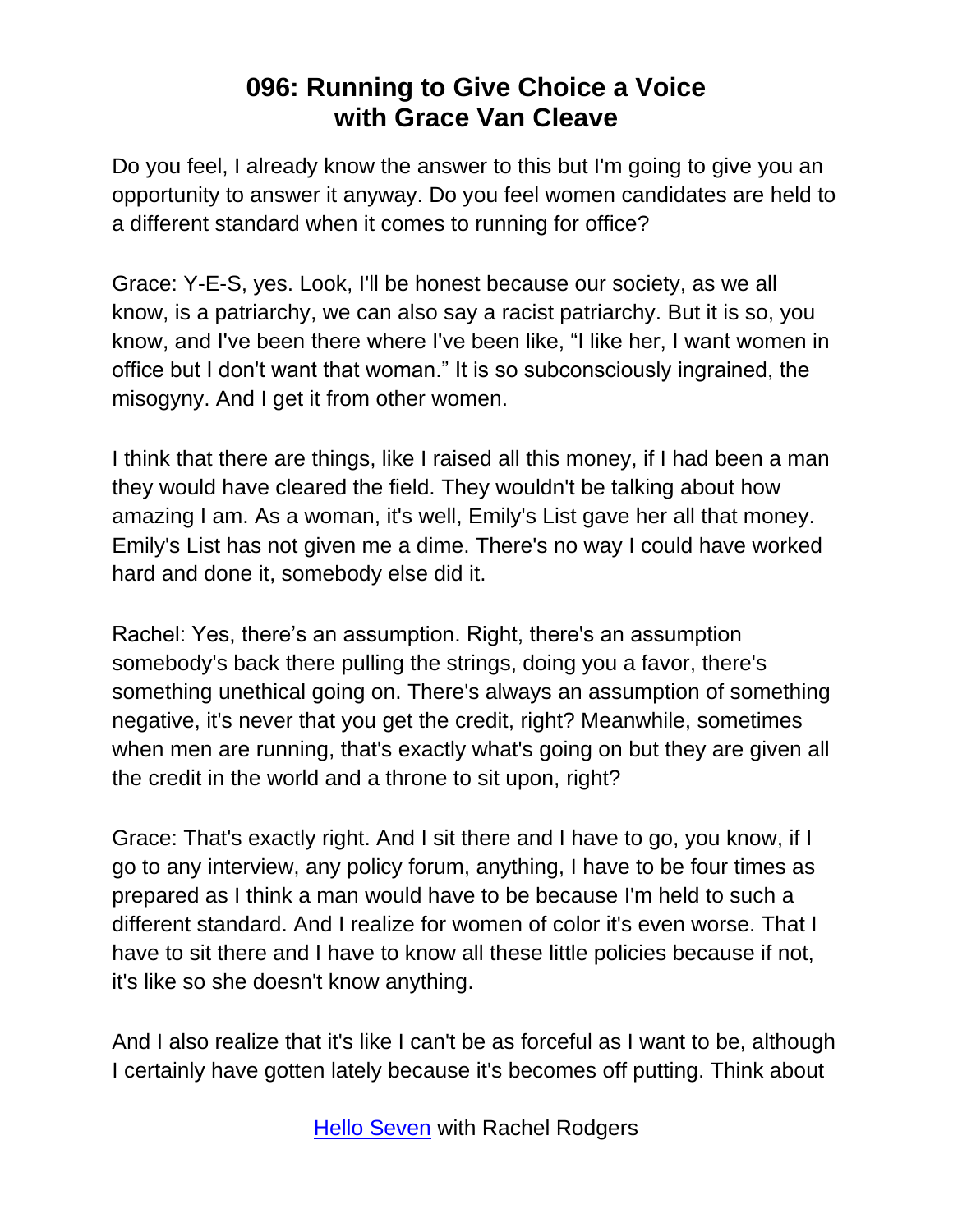Kamala Harris in her debate with Mike Pence. She couldn't just say like, you're an idiot. She had to still be genteel because it becomes off putting for women, not men.

Rachel: So I read a report that 97% of elected representatives in Iowa throughout the state's history have been held by men. Has that been a challenge in your run?

Grace: Absolutely. You know, I think that it's kind of making people aware, because folks are like, well, why should I vote for you? And I'm going right now we only have, there's 12 women in the Iowa Senate representing the state. Seven are pro-choice Democratic women, two of those are retiring. And do you think that that's enough to represent women's issues? No, it's not.

And I know that there are a lot of men who would say that they're pro reproductive rights, and I believe them, but that is different than a woman advocating for other women. And I also, like I understand that I'm coming into this with the experience of a white woman. So thanks to also working with Hello Seven I've made sure that I am doing my best to listen and decenter myself and that when I say women, it's all women of color. It's Black women, it's Latina women, it isn't just speaking from my experience.

Rachel: Yes. Yes, and that's so important because I think so many people don't realize that when they're speaking about issues that are from a feminist perspective, they're leaving out a lot of, a lot of Black women see the word feminism in a negative light, right? For good reason, right? There's a history there that isn't super positive and definitely didn't necessarily benefit us.

But I believe you, because I've known you for several years, when you say that you're advocating for this, you are doing so for all women and their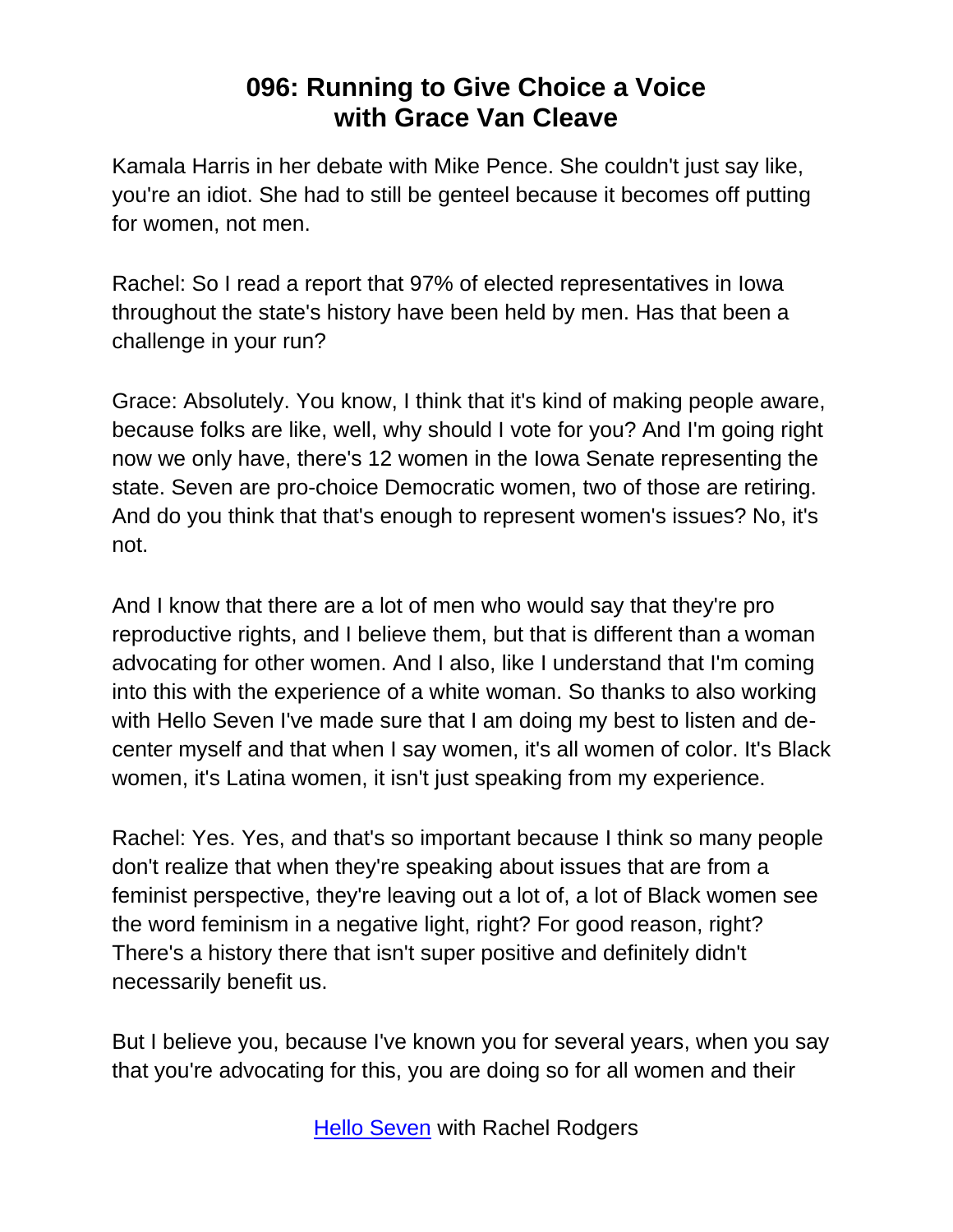experiences and making sure that we're all heard. And I agree with you. It's interesting to see, well not interesting, really the word is infuriating when we see rooms where reproductive rights or other women's issues are being discussed and it's nothing but older white men who are making these decisions.

It's like, what? And none of you have a problem with this? Right, because that is what patriarchy is, right? Old white men making decisions for everybody else, right? And that has to end. That cannot be how we continue.

Grace: That's exactly right. And kind of going back to the money piece, this is where we look at our society and the structures that need to come down, is that who has access to power? People with money. And usually that is white men, traditionally.

And what I have seen, you know, I look at our activism that women are coming into their own. But it can't just be that we, you know, especially I think of the group that I hang around with in We Should All Be Millionaires. Here we are creating this wealth, but then you still have folks who are like, I'll give you \$5, to a regular candidate.

And it's like, no, we need to show up. And you can give a lot of money and you can give, like even to a to a state candidate, especially a woman of color, Like the old boys network isn't coming for her. But if you give her money, that's how she can win.

I'm sorry that that's how it is. I'm sure people will fight me and be like, "It's not about money." And it's like guess what, this is the system we're in right now and it favors men. So this is where women need to learn to show up.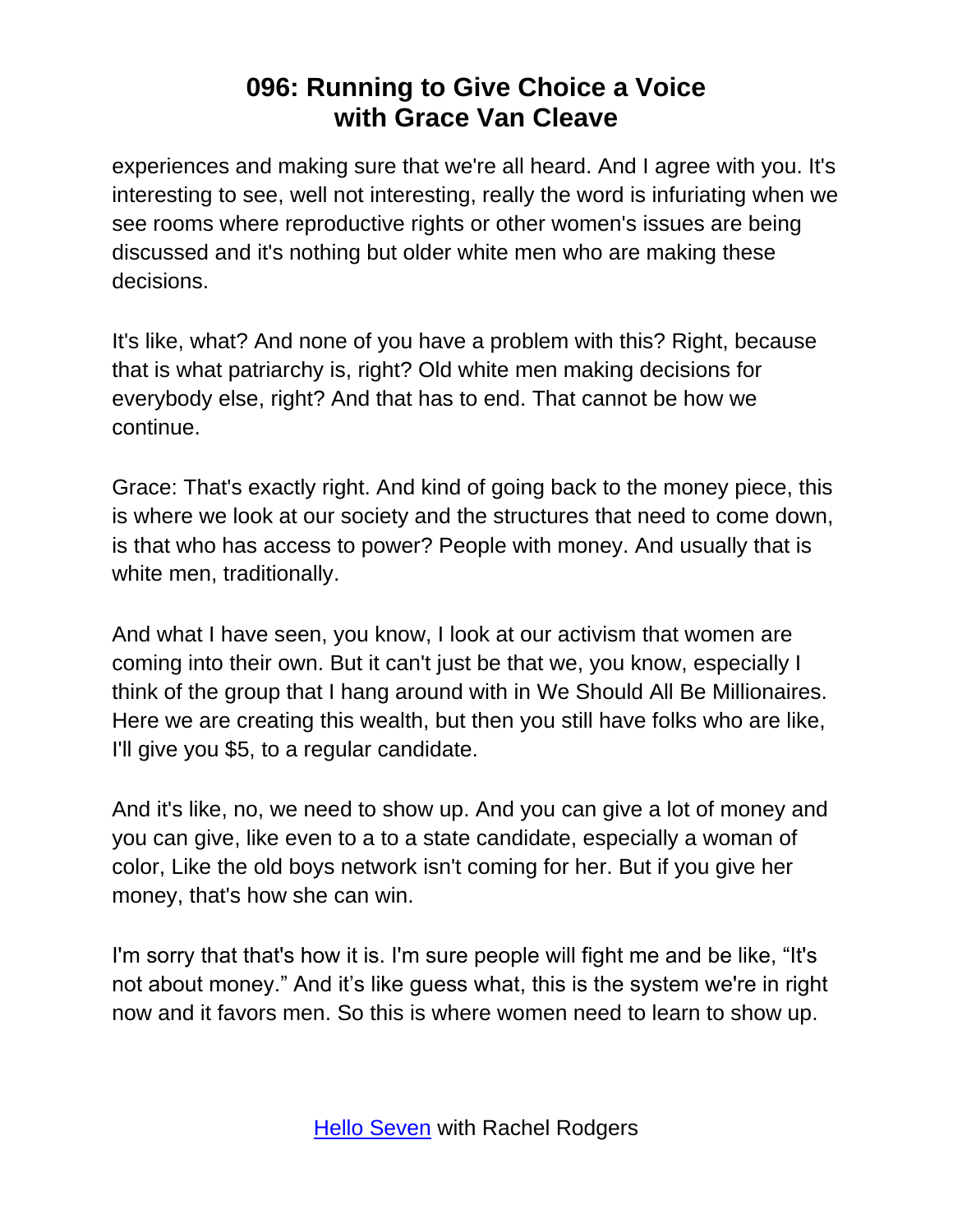Rachel: Yes, I 100% agree. And I've had that same conversation with people who are anti-capitalist. And trust me, I get it and I share some of the same sentiment. But I also live in a society where money is what is valued, money is what opens doors, money is what gives power. And so to me, I'm like let's come at it from all sides. Yes, let's march in the street. Yes, let's advocate for what is important to us and fight in all the ways that we can.

And part of the way that we can fight is with money, right? Earning more and then having more to be able to fund the candidates that we feel passionate about that represent our interests, that are going to get laws passed that affect us, right? And we're seeing it right now, needing to see, you know, there are definitely some amazing people in office that I'm excited about. But there's not enough of them, right?

And so it's still the old boys club and the old guard, and still corporate interest and all of that stuff and that matters a lot more than human beings. And it's ridiculous, there are solvable problems that we could just pass a law and solve it, but we refuse to, right?

And so I agree with you 100%, this is the society we live in, that we've inherited. And so we have to work with the rules that we have to gain the advantage that we need to create a society that is more equitable for all, not just straight white men, right? Straight cis white men, I should say.,

Grace: And I think if you notice, who are the women that people come after the most? You know, let's look at somebody that's a disruptor like Cori Bush, AOC, Ayanna Pressley.

Rachel: That's exactly who I was thinking of actually, is Cori Bush.

Grace: Cori Bush, exactly. And, you know, and she gets it, I think it's from men, it's from women. Like, why is she saying that? Why is she doing that?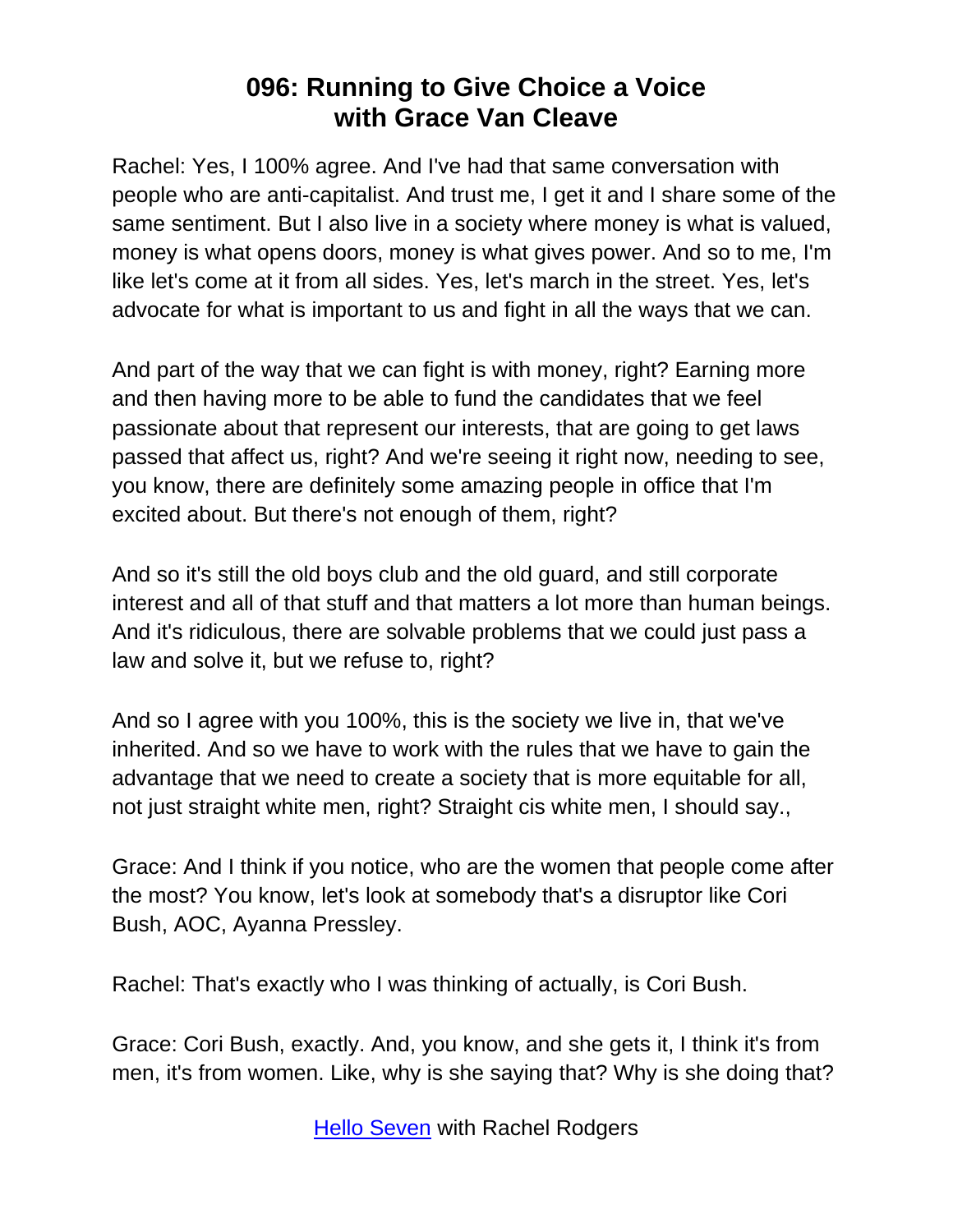Because she's going, I am here to represent people and issues. I am not here to get the chairmanship of some committee. I am not here because I just want to be important.

And I think that, you know, she is so authentic and authentic to who she is, and is going like, no, I am going to go sleep outside the capitol, because this is the right thing to do. I don't care if people in my own party are angry.

Rachel: Yes.

Grace: And that is who we need, and I think voters are craving it.

Rachel: Yes.

Grace: They want authenticity and they want people who they know are, they're there for the, like I say to folks, I'm like, I'm here to fight for you. I'm not here just to say I want to reach across the aisle and we're all going to be best friends. No, I am here to fight because we have things that I hear about every day when I'm talking to voters and I'm enraged at the end because, like you said, this is so simple. Let's just pass a law, let's fix this. And yet for some reason, we can't.

Rachel: Exactly and even that rhetoric of reach across the aisle, I don't know, across the aisle you got some really hardcore racist, sexist, scary, terrifying people. Don't reach across the aisle with them. Don't make nice with them. I think enough of that. And that's what the Democratic Party has been doing for so long, let's make nice, let's get on the same page. No, let's not get on the same page. Let's fight, right? Let's burn it down, okay, and start over.

Grace: This is exactly what I'm saying. And look, I understand why there are, especially with people of color, why they're not super happy with, yeah,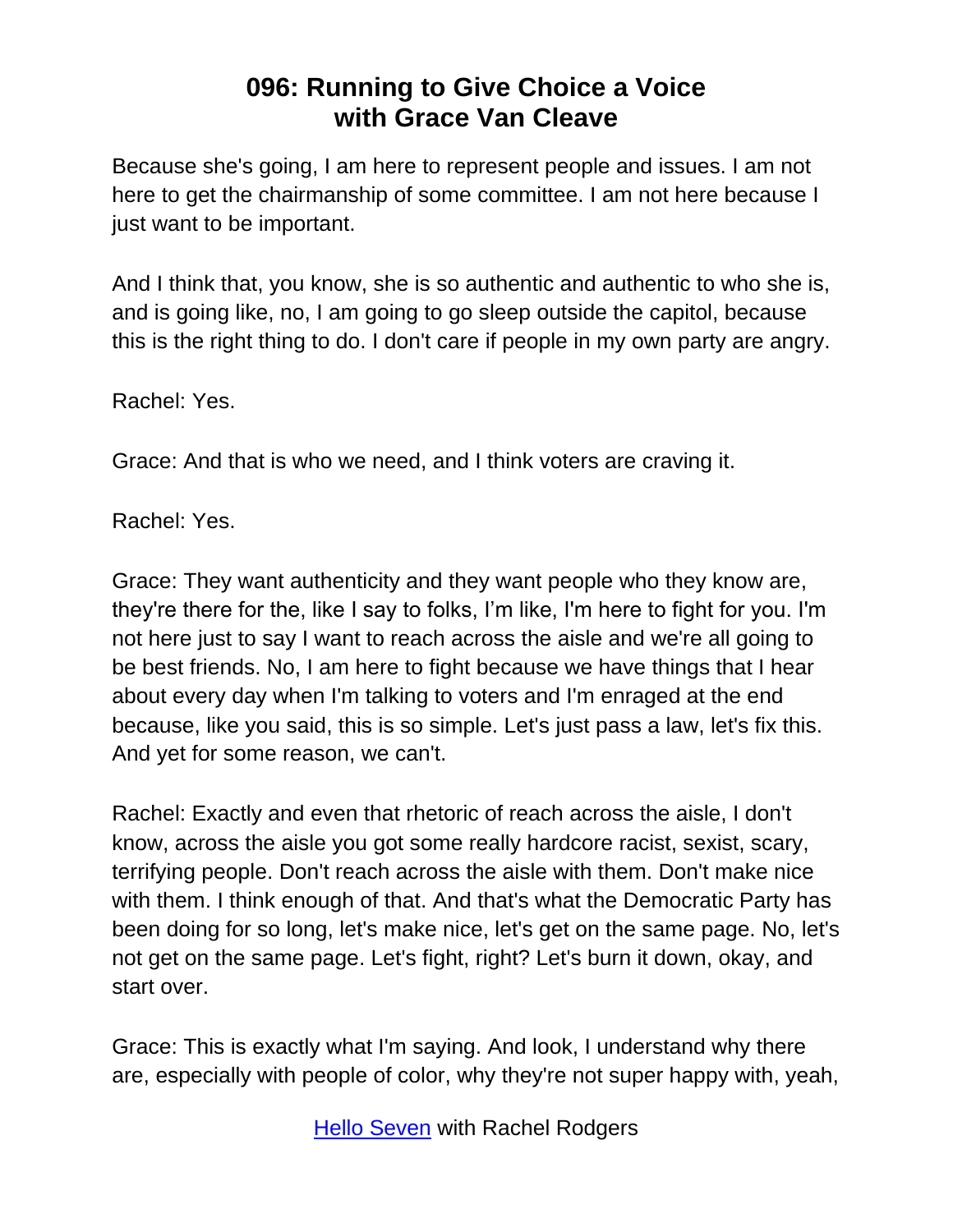they don't want to be Republicans but they're not happy with the Democratic Party either. I get it. But this is the system we're in, so it's one or the other. And I'm the same way, I literally say to voters if you are happy with how things are going here in the Democratic Party, do not vote for me. You will be sorely disappointed.

Rachel: I love it.

Grace: If you like the status quo, I am not your candidate. But I agree, there is this fantasy of like why can't they just work together? It's on both sides. I'm going this person doesn't believe in science, like this person doesn't believe that I should have access to birth control. So where do I compromise on abortion rights? Where's the compromise there? There is no compromise.

Rachel: Right, exactly. I mean, it's just so telling, right, with this formula shortage that we now have, which is so terrifying for so many parents of young, young infants and children. And it's like several members of the Republican party voted against doing something about it, like an actual solution to this problem.

How are you voting against this? You want to force us to have babies we don't want, but then you don't want to supply them with food. You don't care about them once they're actually born. You only care when they are inside of a woman so you can control her? Like what is this actually about, right? Like what is it actually about? Because it's not about children and people and families, it's not about that.

Grace: No. And you have to breastfeed. You have to breastfeed too.

Rachel: I breastfed three children for years and was delighted to do it. And there's no way, it would never ever come out of my mouth the suggestion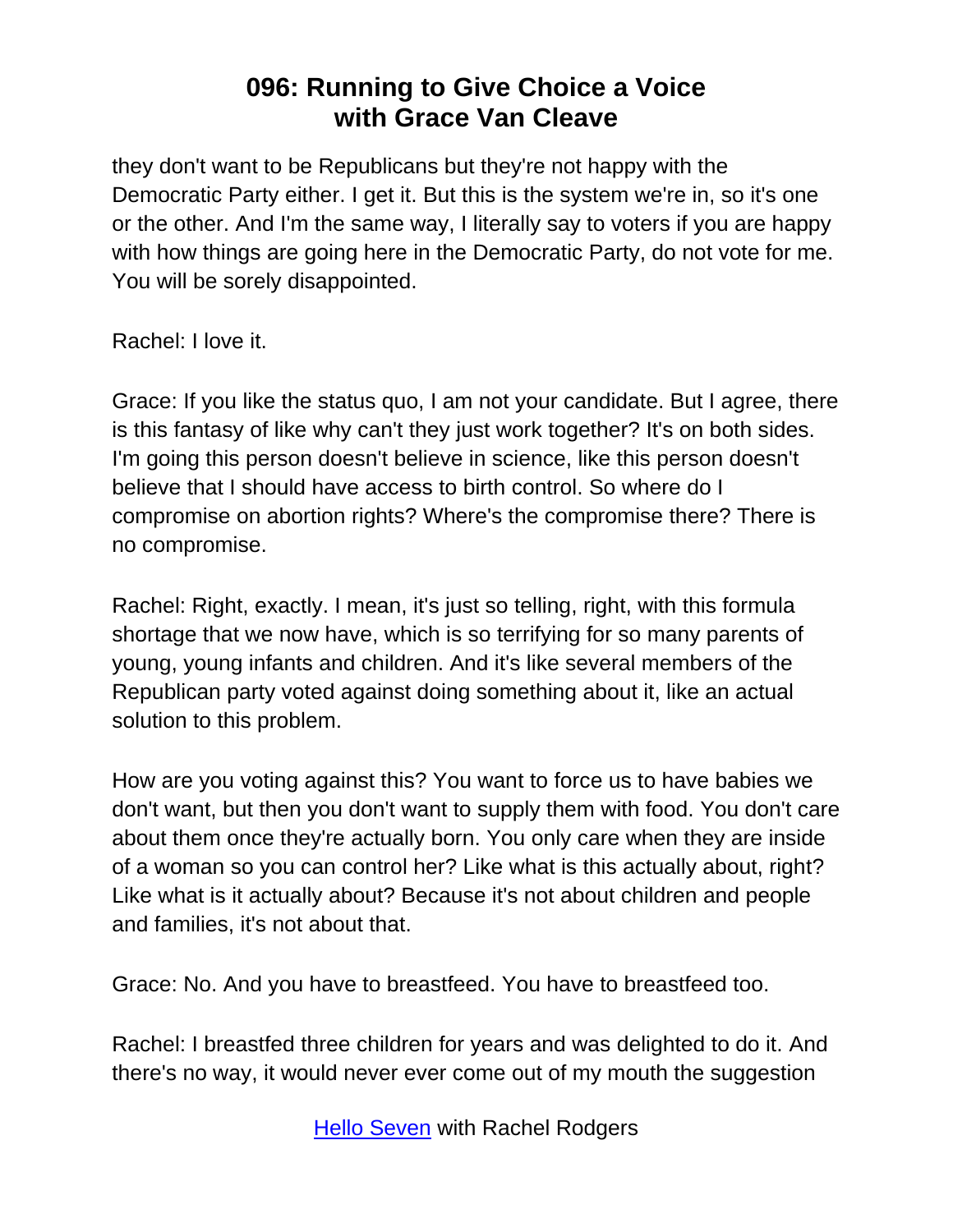that the solution to the formula shortage is for all women to breastfeed. First of all, you don't create a society that makes that realistic, right? Other countries women get months off, a year off from work when they have a baby. That's a reasonable situation where you might be able to breastfeed.

And also, if your body allows you to, right? Because that is a factor here, it's not just whether you feel like it or not. And also, why can't we make a decision because we fucking feel like it or not, right? Why do we have to be forced to do something we don't want to do, right? It's just, it's so outrageous.

Grace: And I think so much that now kind of being on this side of it, because every night, from four to eight every night I'm knocking on doors and talking to voters. And on the weekends it's all day. And I go to every neighborhood. I am not sitting there just going to like here are the neighborhoods I know vote a lot, or these are my people. No, I'm going everywhere to people that are like, nobody's ever knocked on my, no candidate has ever knocked on my door. And I'm like, yeah, because I'm here and I want to hear what you have to say.

And the other day I was sitting there, I knock on a woman's door and, you know, you wonder who are the people that live by the interstate? When you drive by and you see the houses that when they walk out the door they look at an interstate. And now I feel like it is a privilege that I've gotten to talk to the people, they've invited me into their home. You look and you're like, so this is how that person, this is their world.

And this woman said to me, first she almost started crying, she was like, "I've lived here 32 years, not a candidate has ever knocked on my door." And two, she starts to, this is what gets lost in the formula coverage, she says my daughter is on WIC and she has her allotment every month of eight formula cans.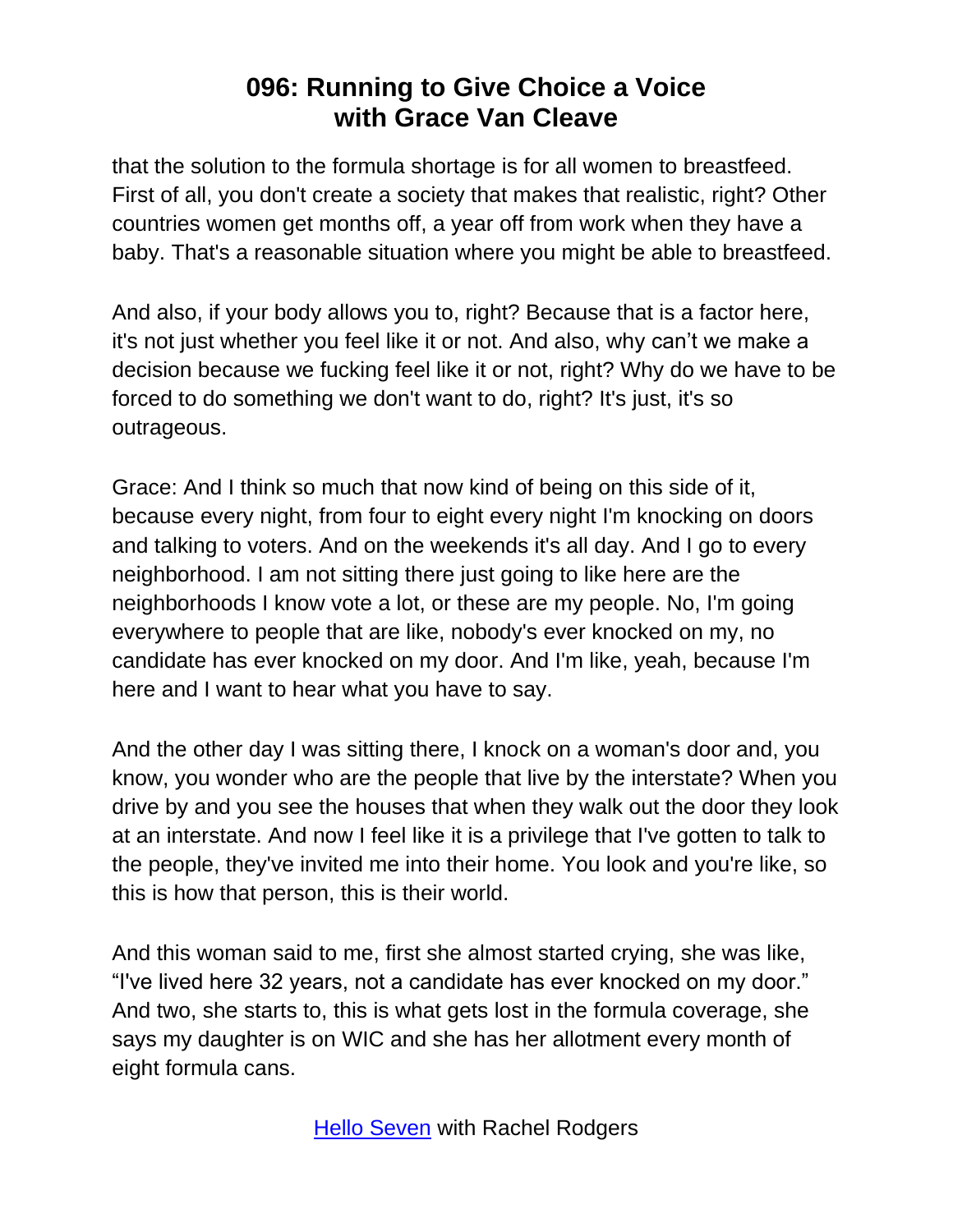Well, you have to use them or lose them. Well, if she can't get the formula, she's losing the benefit that is rightfully hers. Or a family member is getting it, because she was just like we're dealing with like every family member looks at every store. Well, they're not going to reimburse the family member for her formula, so that isn't covered.

Instead they usually find, and it's not that all women, not that other women aren't suffering and they aren't allowed to. But it's more covered in the like, look at these white women who can't find it at Target.

Rachel: Right, exactly. You know, and it's because it's always covered from the perspective of a middle class woman, right? And we're forgetting that there's a lot of other kinds of women out there that are also suffering in a variety of ways. And usually, if you're a low income woman, you're suffering more than the middle class. The middle class woman has options.

I was ordering formula from Europe when my children were babies because my son wouldn't take the American formula. So I had to try other ones because I couldn't get him to take it when I tried to transition him. So I mean, I agree with you, here's the thing, right? Because women are not leading the conversation all the nuance is lost and it's just like these blanket statements that like, oh, the solution is close your legs, the solution is get your boobs out and breastfeed.

And it's like that is not the solution and also it's so enraging that it's almost like that is a tactic, right? To have us be so angry that we can't even think sometimes because you're so incredibly enraged by the choices that are being made by the stupidity coming out of pundits, and even straight up politician's mouths on a regular basis. It is so frustrating.

So here's one question I have for you, obviously, we are in a climate where women's civil liberties are constantly under threat, as we've been talking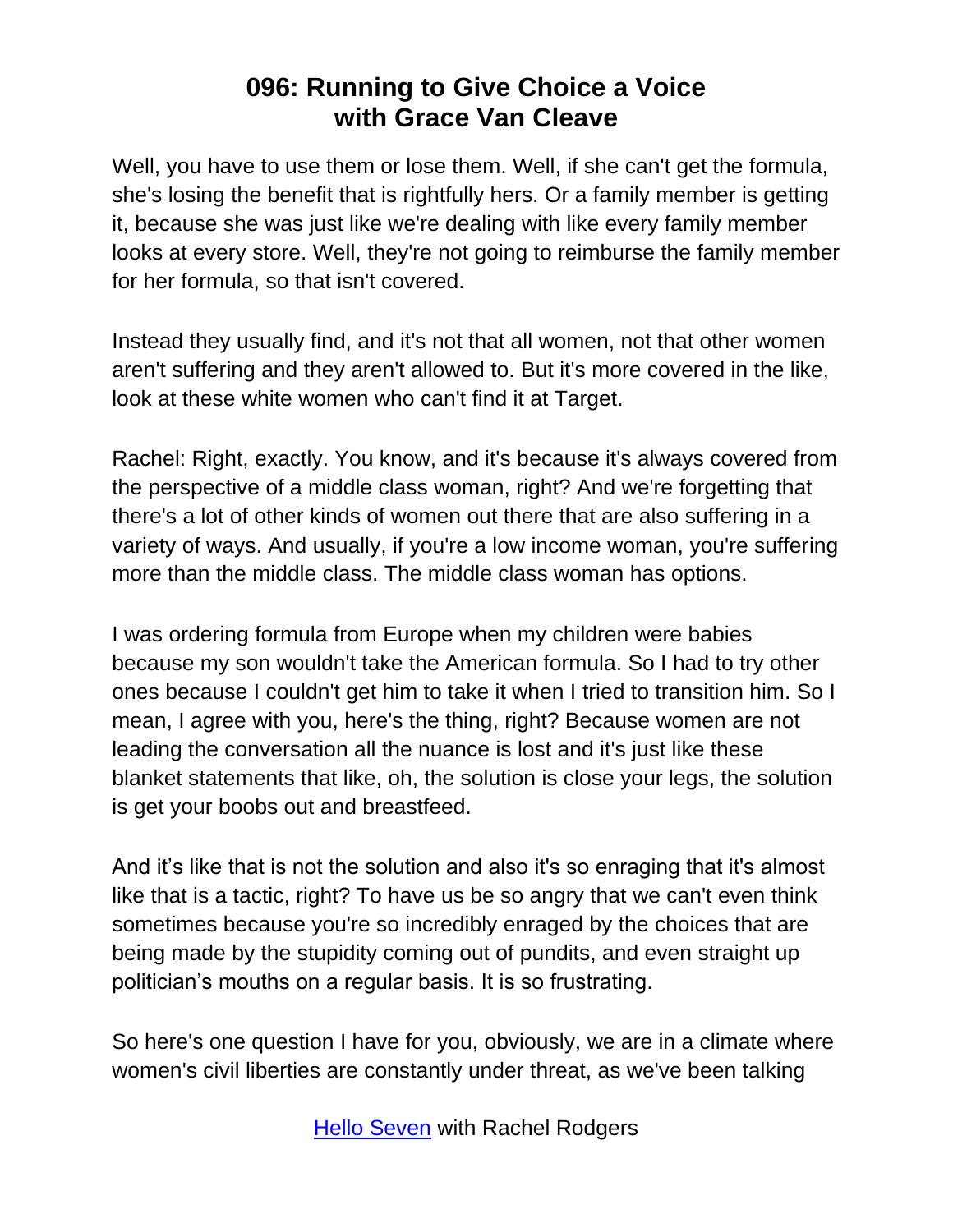about. As a legislator, what ideas are you bringing to the table to uplift women in your state?

Grace: Sure, here's something that I've learned from We Should All Be Millionaires and working with you for so many years, which is, when I decided to run, like this was a directive to my team. And it's why I hired the right people, because they were in agreement with me. I'm going to be 100% myself.

I'm going to be authentic to who I am and I'm going to talk about the issues I genuinely care about. I'm not going to do a poll and figure out what people like and then I'm going to pretend I care about those things. And so for me, and I remember my mail vendor, who is also a single mom, and she said to me, she goes, "What are your three, what are your three things?" And she's like, "And you better like them because you don't have to say them over and over and over again."

And it was reproductive freedom. It was childcare and family, expanded childcare and paid leave. And helping small businesses. And then we've also added education in there as we've had some issues here in Iowa. But those, I genuinely believe that. I genuinely believe that if we increase access to capital for small businesses, especially women and minorities, we are going to have a better state and we are going to have more profit, we're going to have better jobs.

I genuinely believe believe if we have childcare, we have subsidies that are accessible to more families, that we raise what we think the limit of poverty level is for this. That we have solutions that aren't, you know, here the Republicans are saying, well, you can just, we'll let 14 year olds watch 12 Children, that's how we'll fix this. Or we'll build a bunch of centers. We're going to build a bunch of centers that don't pay anyone who works there.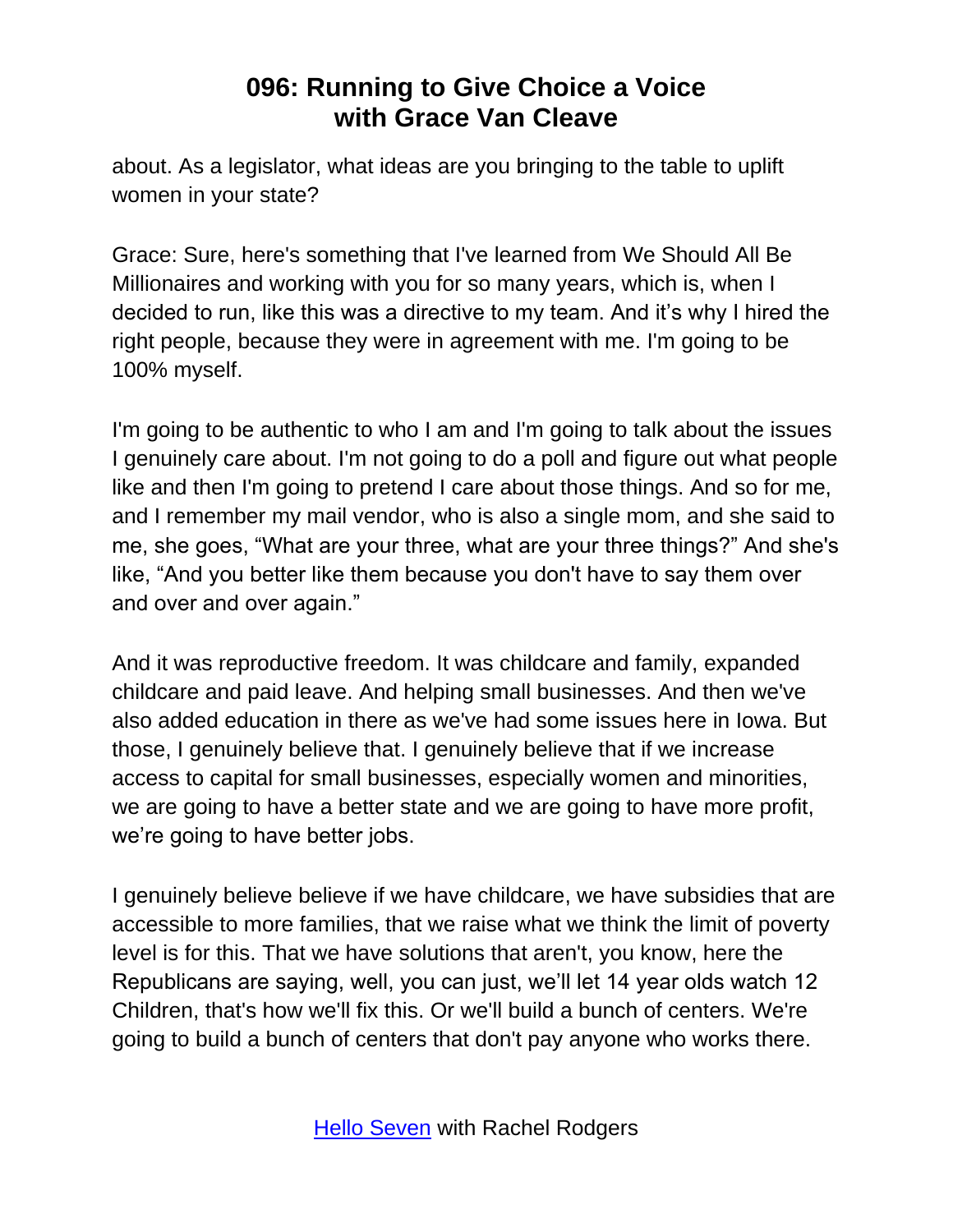You have no one to work there and no one who can afford them. That's how we'll fix this.

And it's like, you know what? If you get have childcare options for women, they're going to go back to work. That is how we increase productivity. It's not about creating robots, it's about making childcare available for families. And if you have, if a woman has a right to autonomy of her own body, to make decisions about when she is having children, that is when you have, like you can't have a society that is just and equal if they don't have that.

And when I came out and I said like, this is what I'm running on. And this was, I knew that your Roe v. Wade was going before the Supreme Court, I did not know there would be a leaked opinion in May. I had no idea. But I was like, this is who I am. My literature literally says running to give choice of voice.

I had people that are "powerful" I mean, actually they're very powerful Democrats where I live. Elected officials, major donors, people who were like, do not talk about abortion. Do not. You can put it on your website, but don't talk about it. People don't vote on that. Well, guess what? I'm now looking like this genius when I was here all along.

Rachel: Yes, listen, I can relate to something similar where I've been hollering about these same things all the time. But now that it's national news, now people are like, "Oh, you're an expert on this." Or, "Oh, you care about this. You're a marketing mastermind." And it's like, no, I'm not a marketing mastermind. I have been hollering it, y'all just have not been listening, okay? But glad I got your attention now. Great, let's talk about it.

Grace: That's exactly right. Like the night of the leak, of course I'm enraged and of course I was like, "I'm going to go on Facebook Live just like Rachel Rodgers did." I'm just like, I'm enraged but I'm also like, we were kind of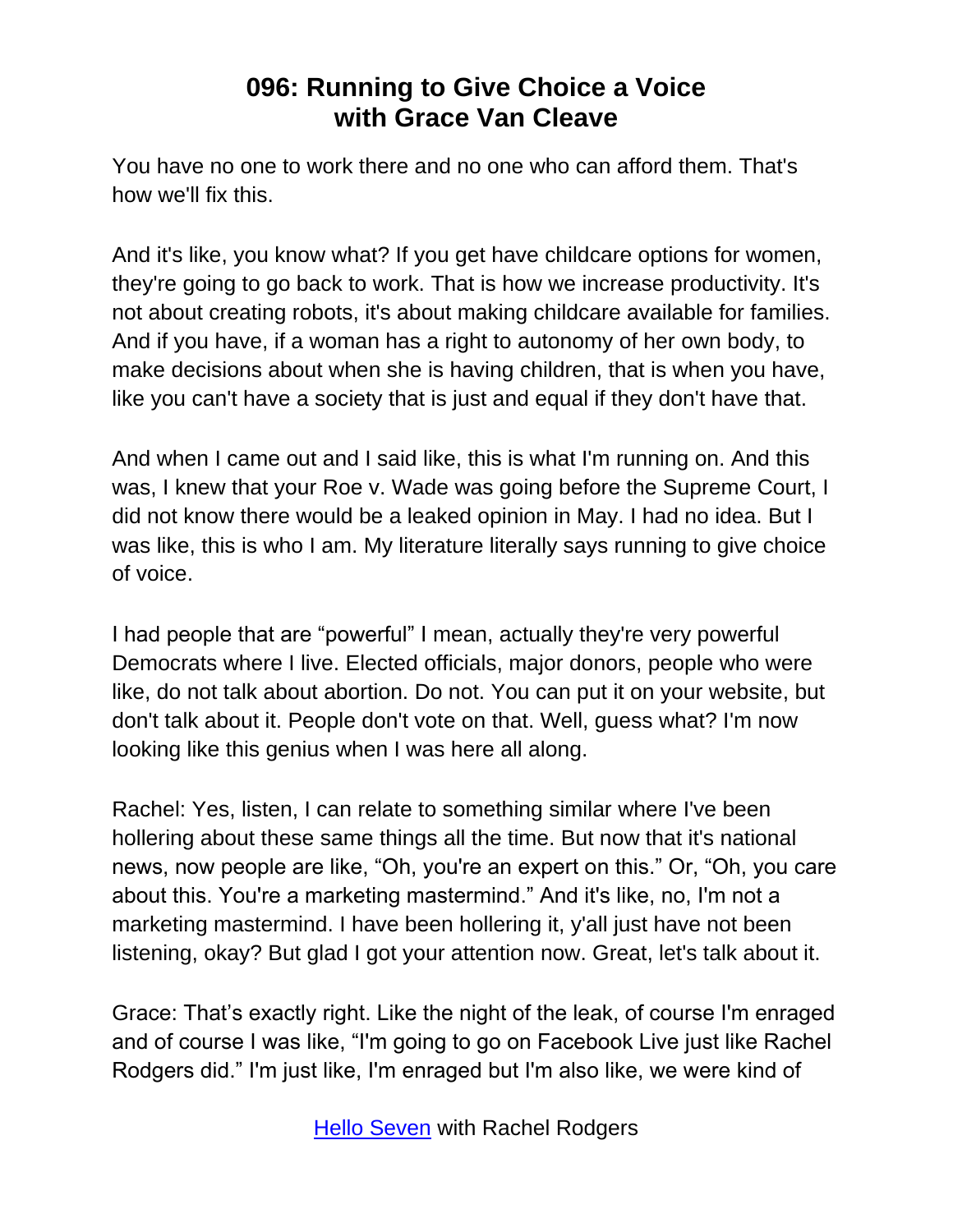going, oh my gosh, we have mail pieces that were printed this past weekend that talk about reproductive, that are all about reproductive justice, that say running to give choice of voice. And people are going to think we just moved to do this. We're like, it's already printed and this happened.

Rachel: Yes.

Grace: And that's the thing, is that people know, and I say that when people are like, I'm upset. And I'm like, "What are you most concerned about"? And they're like, abortion. And I'm going, "So here's this lit, I printed it in January." I made a video when I first started running for office, it was all about choice. I punched the governor in the nose when people were sitting there going like are you worried that Kim Reynolds will attack you? I'm like, I hope she does.

Rachel: Bring it on. Exactly. Listen, the thing is, one of the things you said earlier was I'm here to fight, right? I'm here to fight for you as voters, I'm here to fight for women's rights. If you're here to fight, then let's get scrapping, right? Like that's what you're doing and you're saying, "Governor, bring it on, I disagree with you. Let's talk about it." Right? And you're not afraid to get in there.

And I think that is so impressive and so powerful and important that you're putting yourself in that position where you have to fight. But I think it's easy, right? It feels easy when you feel so passionate. And when you feel like this is your calling, and this is your purpose, and this is your meaning, and this is what you have to do, there's no question. You don't even think about the alternative. You're just in there and you go. And I love that.

Grace: That's exactly right. And when I first, like I literally was seeing the last draft of my business website when my partner walked in and he's like,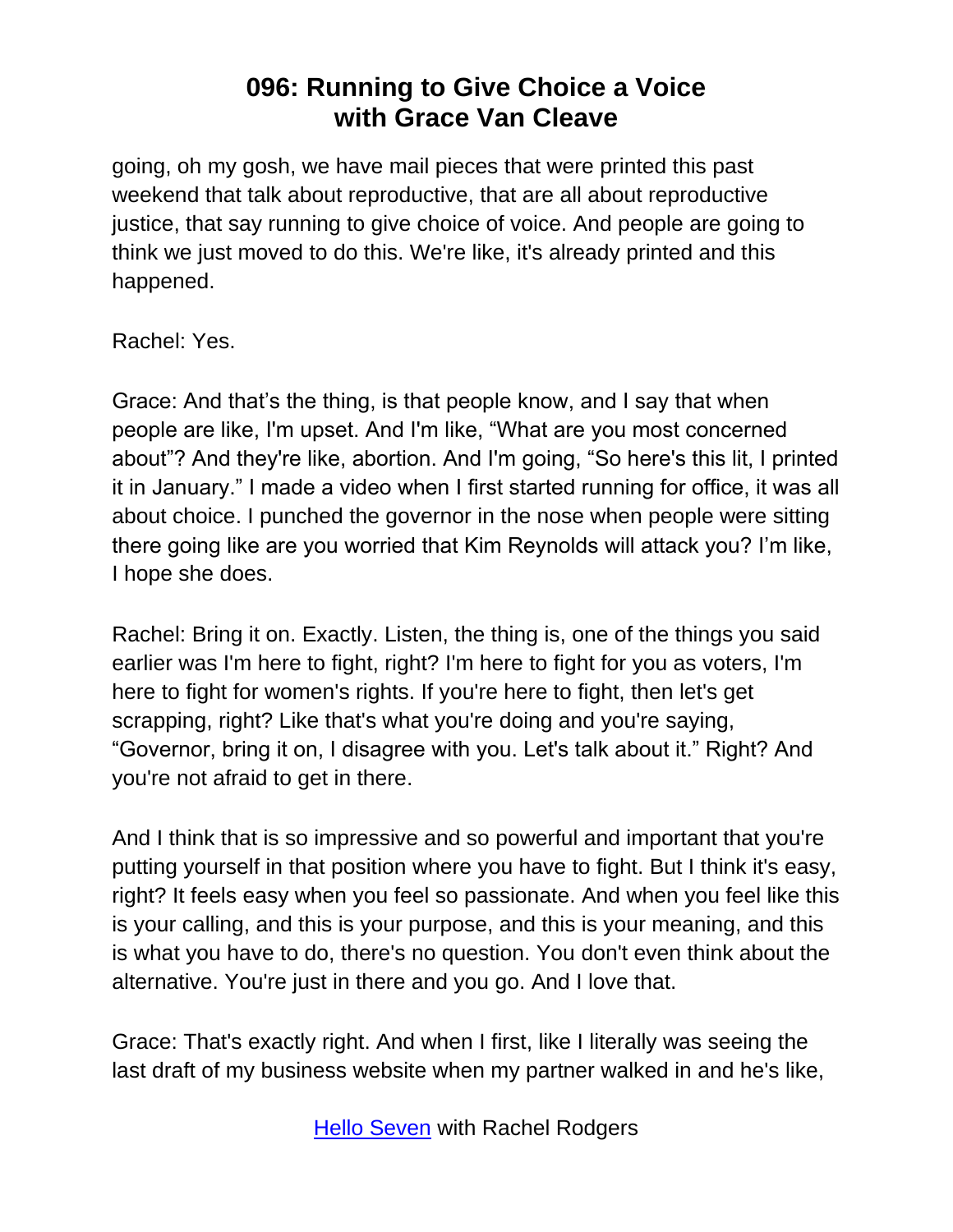"Do you want any coffee?" And he shows me this map. And I was like, "I want to do this."

But then I have come from, I'll be honest, from hustle culture, of which most Americans are. But I was in direct sales, like I've had this mindset of like you can only do one thing and you have to do it all the time. And I did have this fear of if I do this, then I'm not going to have a business or I'm not going to be able to do this. And I, you know, it was shared with me this is the fullest expression of yourself.

And being a state senator personal stylist, like that is, it's empowering women. This is who I am and I don't have to pick. Just like you have lots of different interests. You're not just like I only do We Should All Be Millionaires and that is it. We're allowed, like that is the beauty of having your own business, is that I can work around my schedule, I can do what I see.

And the whole time I've looked at this and been like, this feels so natural. I love being a candidate. I love talking to people. I love asking for money. And that's when you know you're doing the right thing. That's when I know I'm doing something that is much greater than myself.

And so I think people have wondered like, why are you so confident? And I'm like because I just know. Even if I don't win, my life is great. But I'm going to do this, I have one shot and I'm not wasting it trying to please other people. I'm going to be who I am and attract the right people to me. And it's working so far, I'll tell you that.

Rachel: Yay, I love hearing that. And that was my question, what has the community's response been to your run?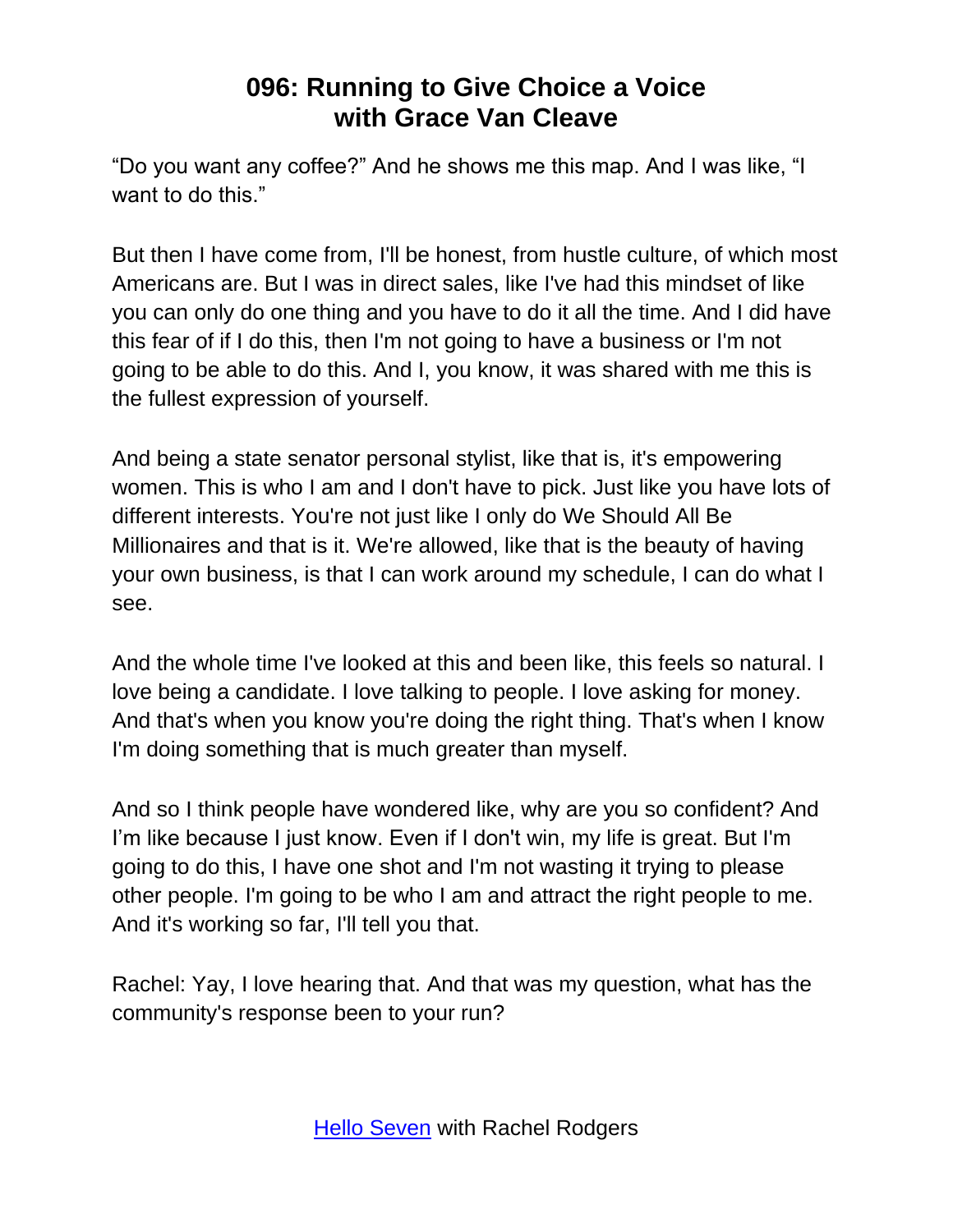Grace: Well, it's really interesting because when I first announced I think, there were people who knew me. And I used to work in democratic politics, I worked at the national level, like you mentioned, for many years. And that's how I moved to Iowa, was for a campaign. And so people who knew me and people who were very involved with politics were like, amazing, like, you're going to be fantastic.

But there's all these people that don't know me. And there are people that they consider themselves they're the deciders, they are the influencers, they are the gatekeepers. So no, there was a lot, I had many dismissive things said about me.

I was referred to as some girl you've never heard of, which is so dismissive especially if I compared my resume to other people. Like you would never, like I would never say, "Oh, it's just some Black person you've never heard of." There are things that, it's not okay to dismiss somebody on their race, on their sex. But it's still accepted. Like if I said anything similar, I would be asked to leave the race, and for good reason.

But it's funny, it's just like starting a business, at first you're like, okay, I've got like my three friends. And then you just, but it's like literally one door at a time asking people for their vote, listening to them. I'm now going around a second time and talking to people I've talked to before and they're saying, like, "I've done all the research and I'm voting for you."

Rachel: Yay!

Grace: And it's an honor every single time. But it's because they can tell if I'm fake or if I'm being genuine. So I think that, and now I'm starting to see people who are like, you know, we're excited. It's weird to me when other people are saying they're like, oh I was at a door and they were like, "Oh, I love her. I'm with her." And I'm like, they know me? Like really?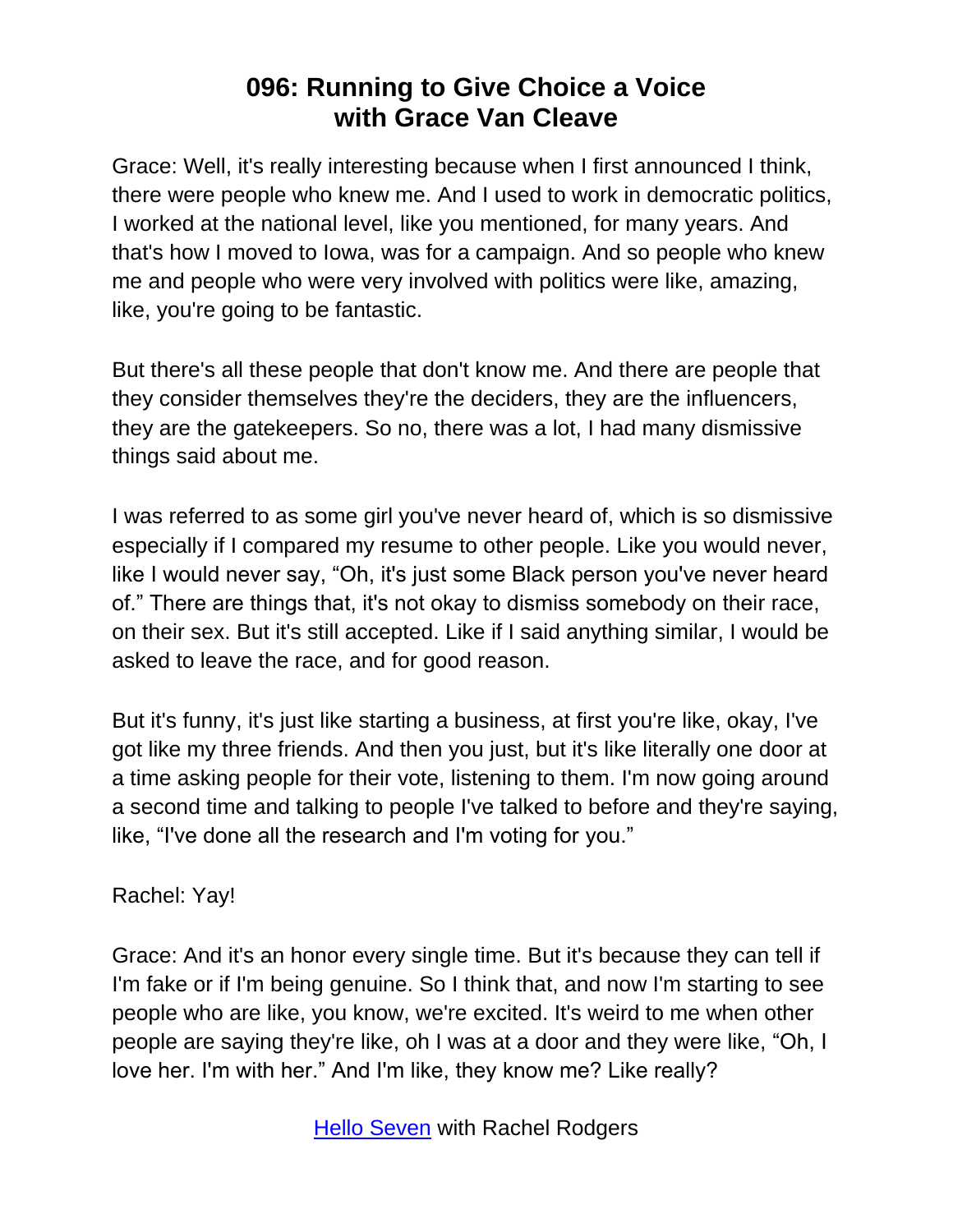Rachel: Yes.

Grace: Yeah, and you know, and there are people who are not with me and that's okay. There is a contrast with me and my opponent and that's okay. That doesn't mean that they are bad and I'm great. It's just what are you looking for? The woman I talked to this weekend who said to me, because I said, I'm like, "I'm here to fight for you and your neighborhood." And she was like, "Why don't you say work for?"

And I just said, I was like, "Ma'am, I just heard about a man who was at the public library with duct taped shoes, evicted, hungry, and sitting there trying to navigate the computer system to get the unemployment he rightfully deserved that was keeping him from paying his rent, and that's why he was evicted. I'm going to fight for that person. I'm not here to work and play nice." And she was like, "Well, I've had enough talking to you." That is fine.

I'm going to be, like I have to be who I am all the time. And there's going to be people who aren't with me, but there's going to be people who are. And that's just how we have to be in our business. Like this is it, and if you like me, great. If not, there are plenty of other people who are your flavor that you're looking for.

Rachel: Yes, I love it so much. Please tell us how can we support you? When is the election? Tell us how we can support you from now until then.

Grace: The election is Tuesday, June 7th. And I'm going to tell you right now, people ask like what can I do? Money, like you can contribute.

Rachel: Yes.

Grace: Because like that is the single best way. Yes, Facebook posts are nice, you know, sending me a comment, that's nice. Giving money is how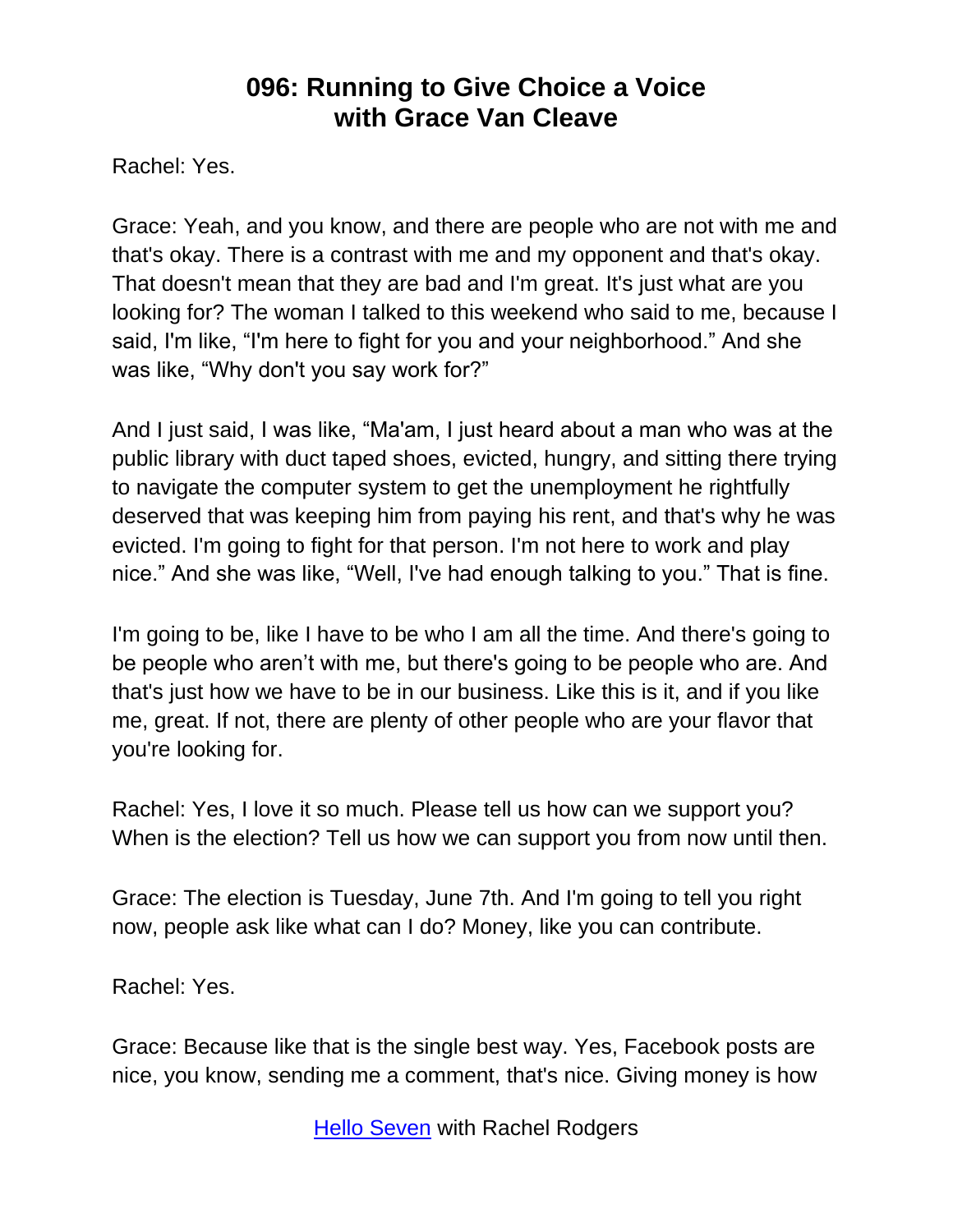people win. And so not only can you, you can go to graceforiowa.com and donate. You can also, I would suggest looking where you live and in other states, this fight for reproductive freedom, we are so used to looking at the federal level and the courts for help with this, this is about to go to the states.

So look for the women of color, look for the women who are fighting because they don't have an old boys network that's supporting him. Like 90% of the time they're doing this themselves. And they're seen as the spoiler. Like we had a chosen person, why are you here? And it's like because. So if we want to be heard, we have to support each other. And so give, give, give.

Rachel: I 100% agree. And tell us, tell us what towns are in your district, what cities, so that folks who live in Iowa, they know whether they can vote for you.

Grace: Yep. So I'm in a very urban district, it's in Des Moines, Iowa in the capitol. And it is actually extremely diverse, both economically, both demographically. If I were to describe the neighborhoods I'd say it's like five small towns strung together.

And I have everything from like middle class white urban liberals to we have, you know, a Hispanic population, a Black population, an Asian population. And I also have very working class white, you know, white, blue collar workers in another part of town. And so I could, it would be really easy for me to kind of like change my message to every person to hear what they want to hear. They're going to figure that out, so I say my message and guess what? I have support in all of these places.

Rachel: Yes, I love that.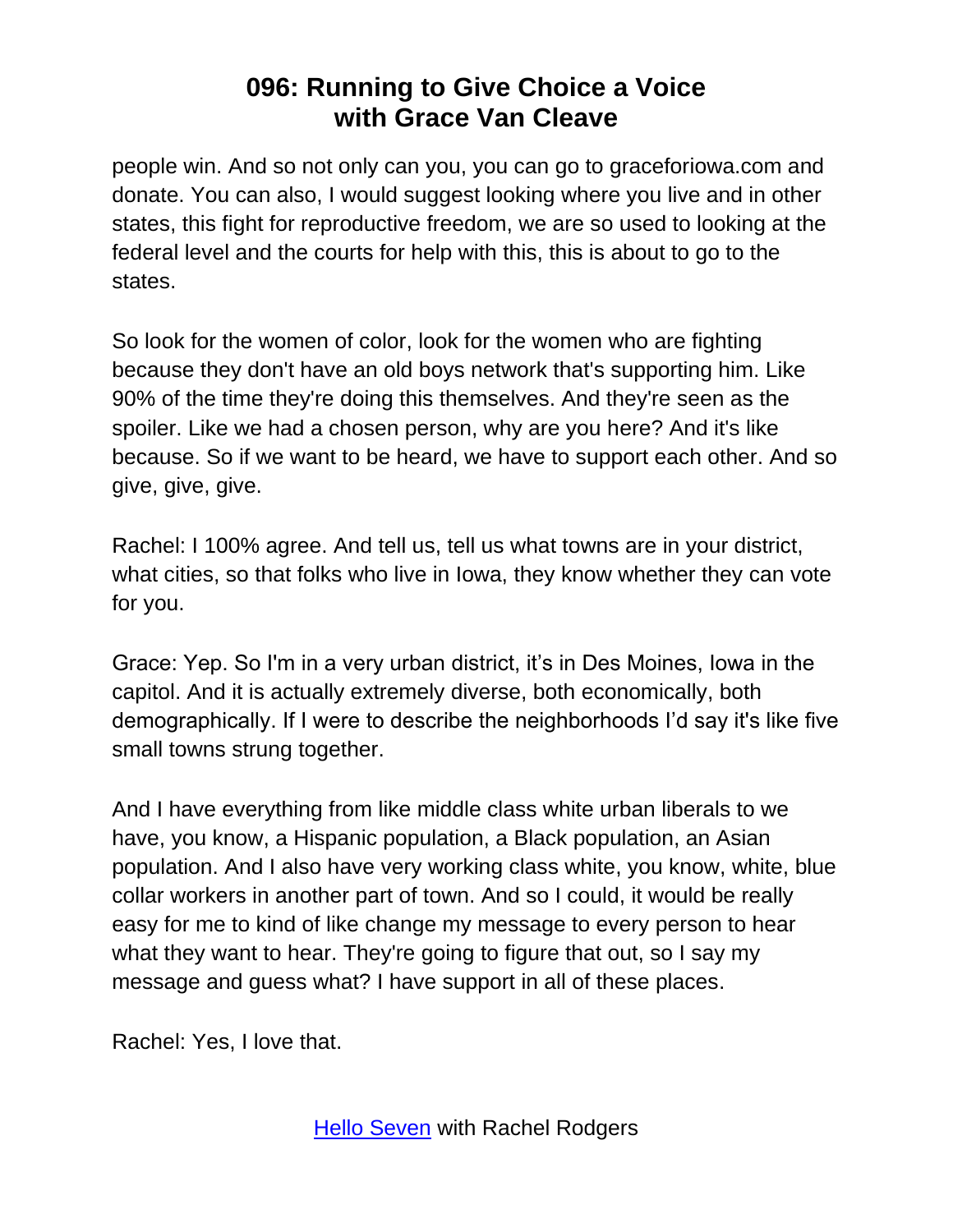Grace: Yeah, so yeah, so this is an urban district. There are only 50 senators in the state of Iowa. So yes, while I am representing them directly, I'm representing, I'm there to fight for women, and children, and minorities and underrepresented folks all across the state. And there's lots of issues that affect those communities.

Rachel: Yes, awesome. So listen, if you are in Des Moines, Iowa, check out your ballot and see if Grace Van Cleave is on it. And if she is, make sure you vote for her. And then also give to her campaign at graceforiowa.com, right?

Grace: Yes, that's right. Thank you, Rachel.

Rachel: Awesome. And then one last thing, what would you say to any woman who's out there, or any person who's out there listening right now and considering maybe running for office? What would you say to them?

Grace: Run. Like do not let anything scare you. Number one, I'm going to say this, I have never once had anybody say like, "Are you qualified for this?" You know, I would say one out of 20 people ask me about my background. They don't even know anything about my background, they just know that I believe the things they believe and I'm listening to them and asking them what they think.

So don't feel like you have to have a certain degree, or a certain background, or a certain income level. Make your voices heard, be as genuine as you can, and really, don't be afraid to ask for money. Don't assume that people don't have it or they won't give it. They're not giving it to you, they're giving it to the causes they believe in.

Rachel: Yes.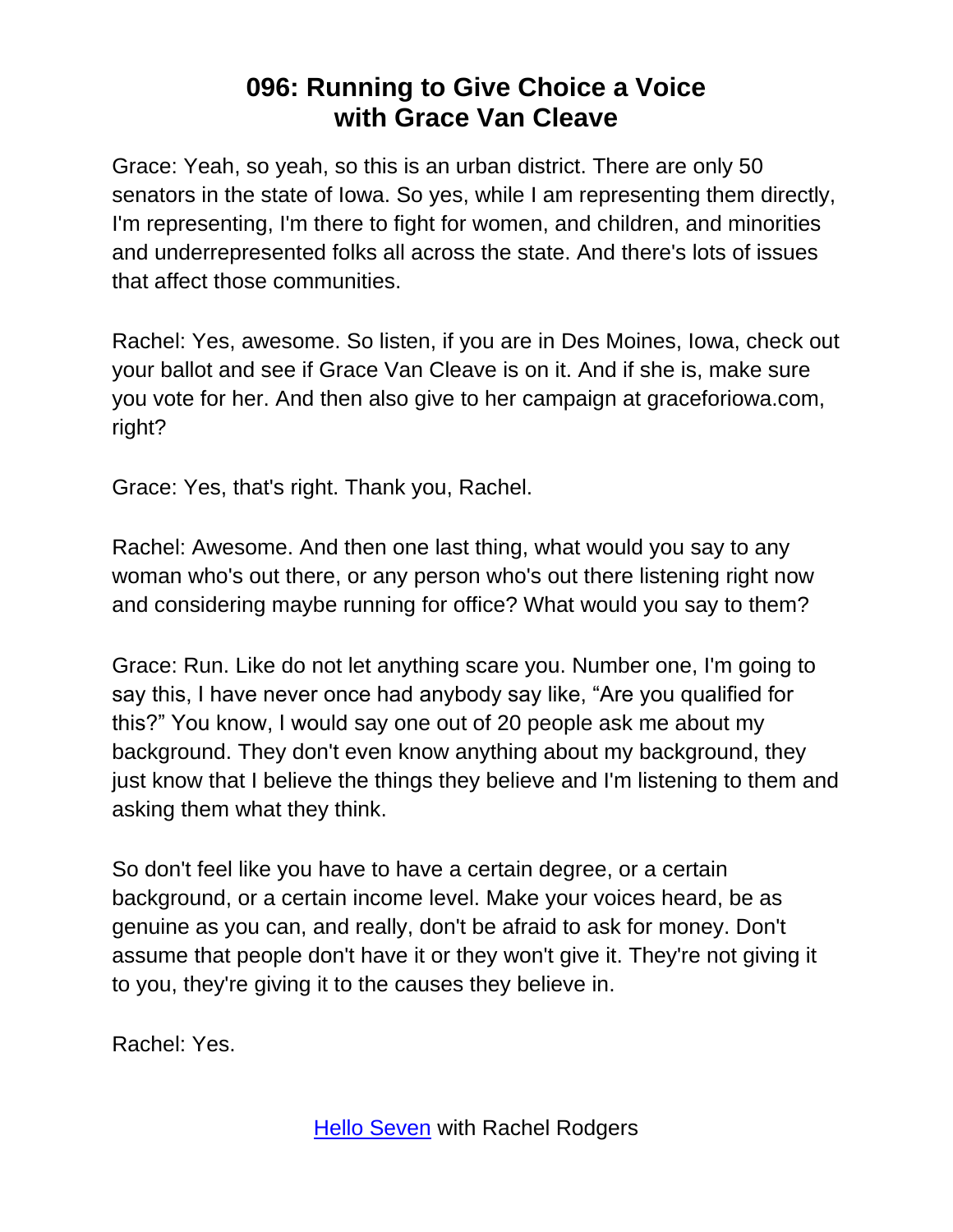Grace: And so if we want to disrupt and dismantle what is happening in our society, it's going to have to be because people decide to run. Nobody's going to come ask you. If you are a woman, and especially a woman of color, very rarely are they like that's the person we need to have. You're going to have to make people uncomfortable, you're going to have to run in a primary because that's the only way we make change happen.

Rachel: Yes, thank you. Thank you so much for inspiring us, Grace. We'll be watching your race, we'll be supporting you and donating. I'm so excited to have a Schmillie running for office, that's incredible. And we wish you the best of luck.

Grace: Well, Rachel, thank you from the bottom of my heart because the person that I was in 2019 before I came into the Hello Seven world, she never would have said she could do this, never. And it's because of years of being a part of this community that has changed me for the better. I have grown so much, I have friends that I, that's a whole nother podcast of all the ways that this has helped me, not just with business but in my life.

And I want to thank you for giving me this platform today and just for being such a fighter. And you also are a disruptor, and thank you. But, you know, we can be who we see, and you've shown me how to do it and so that's why it's not as scary for me to do it. And I hope somebody listening feels the same way.

Rachel: Yes, I hope so too. Thank you so much, I'm so delighted to have been part of your journey.

Grace: 100%, absolutely. You know, Hello Seven is a big part of it, and thank you, and your team too. Absolutely thank you, thank you, thank you.